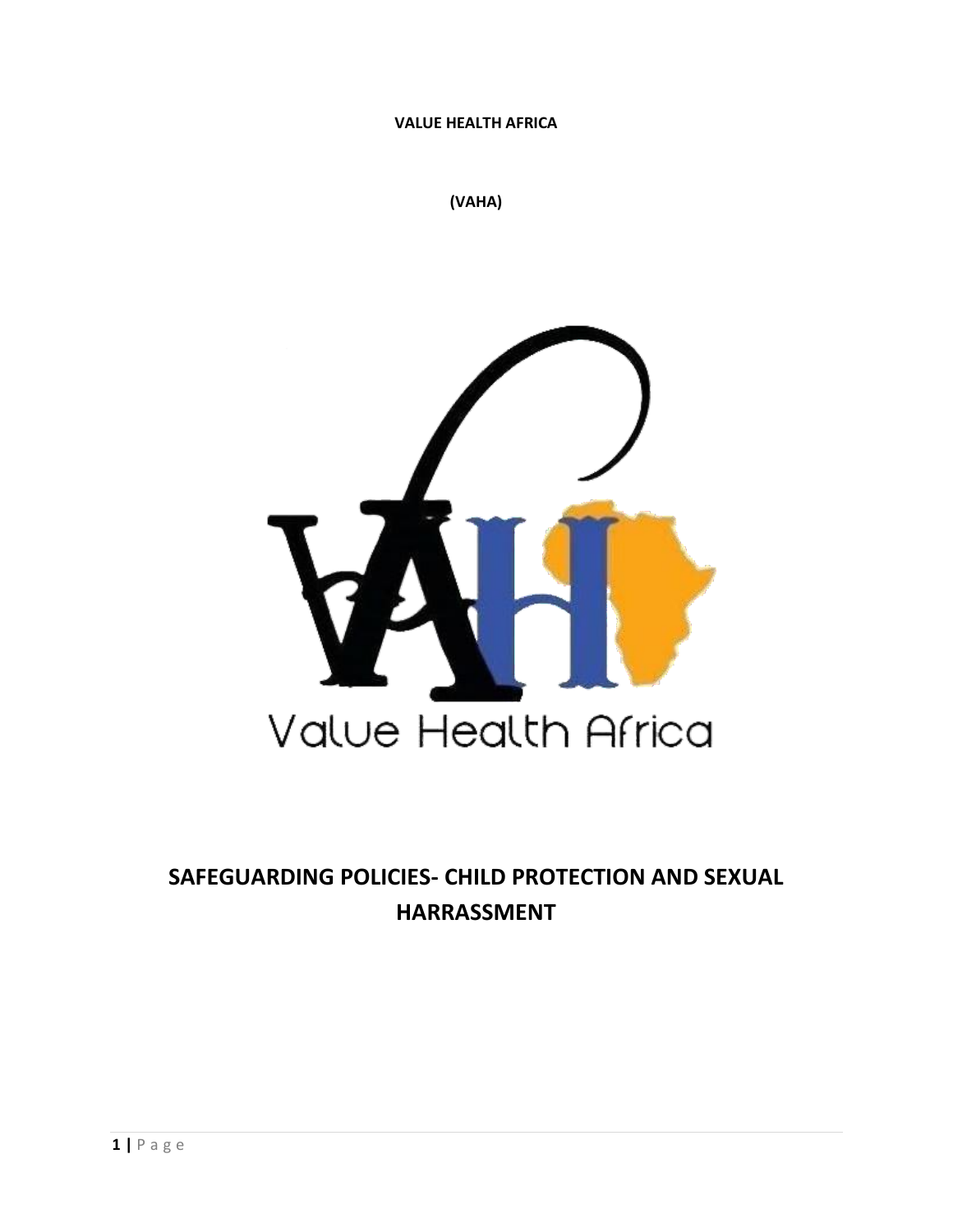<span id="page-1-0"></span>

| SECTION-A: Child protection                      | 3                                                                       |                |
|--------------------------------------------------|-------------------------------------------------------------------------|----------------|
| 1.                                               | Purpose, scope and audience                                             | 4              |
| 2.                                               | VAHA's commitments on Child protection                                  | 4              |
| 3.                                               | VAHA's principles on child protection                                   | 4              |
|                                                  | 4. Mechanisms of Review of Allegations                                  | $\overline{7}$ |
| 5.                                               | Standards expected from contractors, suppliers and partners             | 10             |
| 6.                                               | <b>Roles and Responsibilities</b>                                       | 10             |
| 7.                                               | Review of this Policy                                                   | 11             |
| 8.                                               | Abbreviations /acronyms                                                 | 11             |
| 9.                                               | <b>Related documents</b>                                                | 11             |
|                                                  | Annex 1 - Definitions                                                   | 12             |
|                                                  | Annex 2 – Key provisions of VAHA of Conduct related to child protection | 14             |
| Annex 3 – Conventions and obligations            |                                                                         |                |
| Annex 4 - Commitment by contractors and partners |                                                                         | 16             |
|                                                  | Annex 5-Statutory declaration by personnel                              | 16             |
| SECTION B: Anti-Sexual Harassment policies       |                                                                         | 17             |
| 1. BACKGROUND                                    | 18                                                                      |                |
| 2. VISION and GOAL                               |                                                                         | 19             |
|                                                  | 3. STRATEGIC FOCUS                                                      | 20             |
|                                                  | 4. OPERATIONALISATION                                                   | 23             |
| <b>ANNEX ONE: Definitions</b>                    | 24                                                                      |                |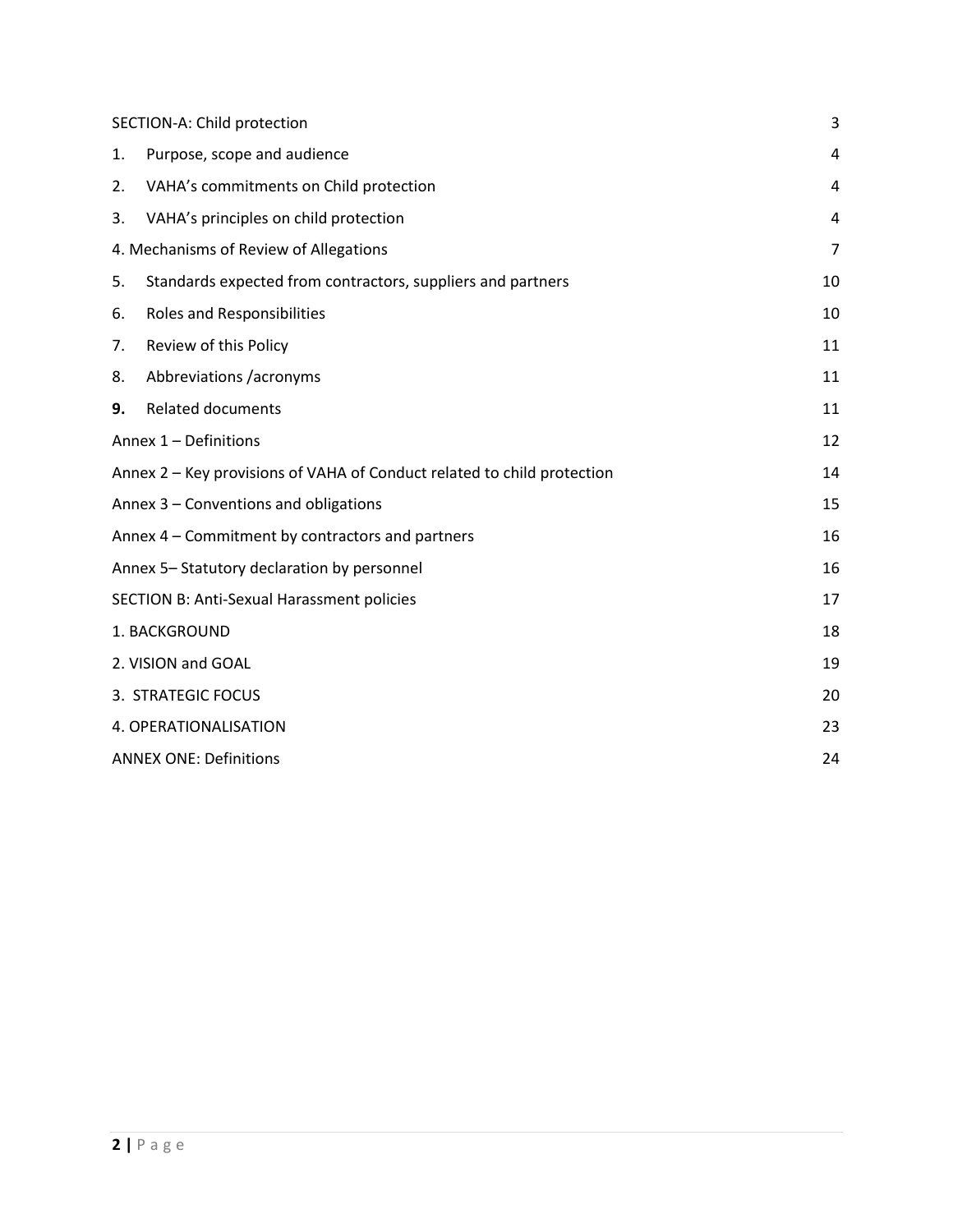SECTION-A: Child protection

# CHILD PROTECTION POLICIES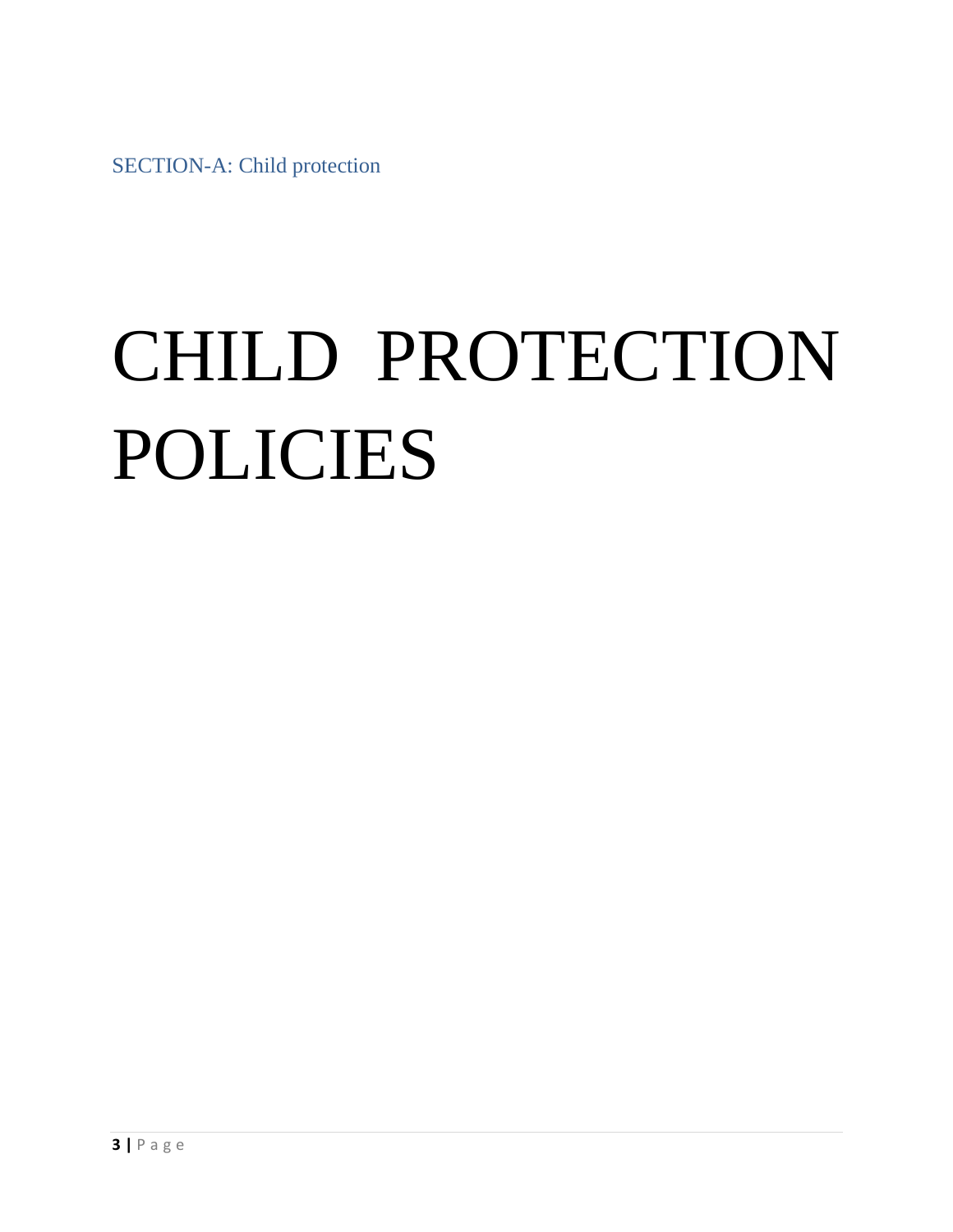# 1. Purpose, scope and audience

<span id="page-3-0"></span>The purpose of Value Health Africa' Child Protection Policy (Policy) is to provide a framework for ensuring that children (defined as any human being under the age of 18 years, see Annex 1 on definitions) are protected from all forms of abuse and exploitation in all VAHA's operations, activities and programs. This Policy applies to all personnel that are engaged by VAHA, including its staff, consultants and volunteers. It also defines, under part 7 below, what is expected from VAHA's partners, funders, sponsors, suppliers and contractors regarding child protection.

This Policy is to be communicated to all relevant stakeholders and given its relevance to VAHA's pillars and mission; it will be part of the employment contract of all employees and volunteers. For all other personnel (defined as any individual contracted by VAHA, whatever his/her legal status, see Annex 1 on definitions), it is also an annex to the Code of Conduct and its relevant provisions are binding for all personnel required to sign the Code of Conduct.

# <span id="page-3-1"></span>2. VAHA's commitments on Child protection

- VAHA recognizes that children are one of the most vulnerable groups in society and that all children have the right to be safe and protected.
- VAHA acknowledges that preventing violence against, and abuse and exploitation of, children is a shared responsibility, and that prevention is paramount to child protection.
- VAHA is committed to protecting children from exploitation and abuse regardless of their nationality, culture, ethnicity, gender, religious or political beliefs, socio-economic status, family or criminal background, physical or mental health or any other factor of discrimination.
- VAHA is also committed to providing a safe environment for any child with whom it comes in contact, through implementing child-safe practices within its culture, programs and activities, policies and procedures. This Policy is to be known and understood by all personnel and implemented at all levels.
- VAHA is committed to ensuring that it, and anyone in contact with children in connection with the activities and programs of VAHA, abide by Cameroon's legislation and all other international legislation relevant to child protection.

# <span id="page-3-2"></span>3. VAHA's principles on child protection

The Policy and practices are guided by the following principles:

VAHA considers the following four principles, included in the United Nations Convention on the Rights of the Child (UNCRC), as paramount for the protection of the rights of the child:

• The right of all children to survival and development;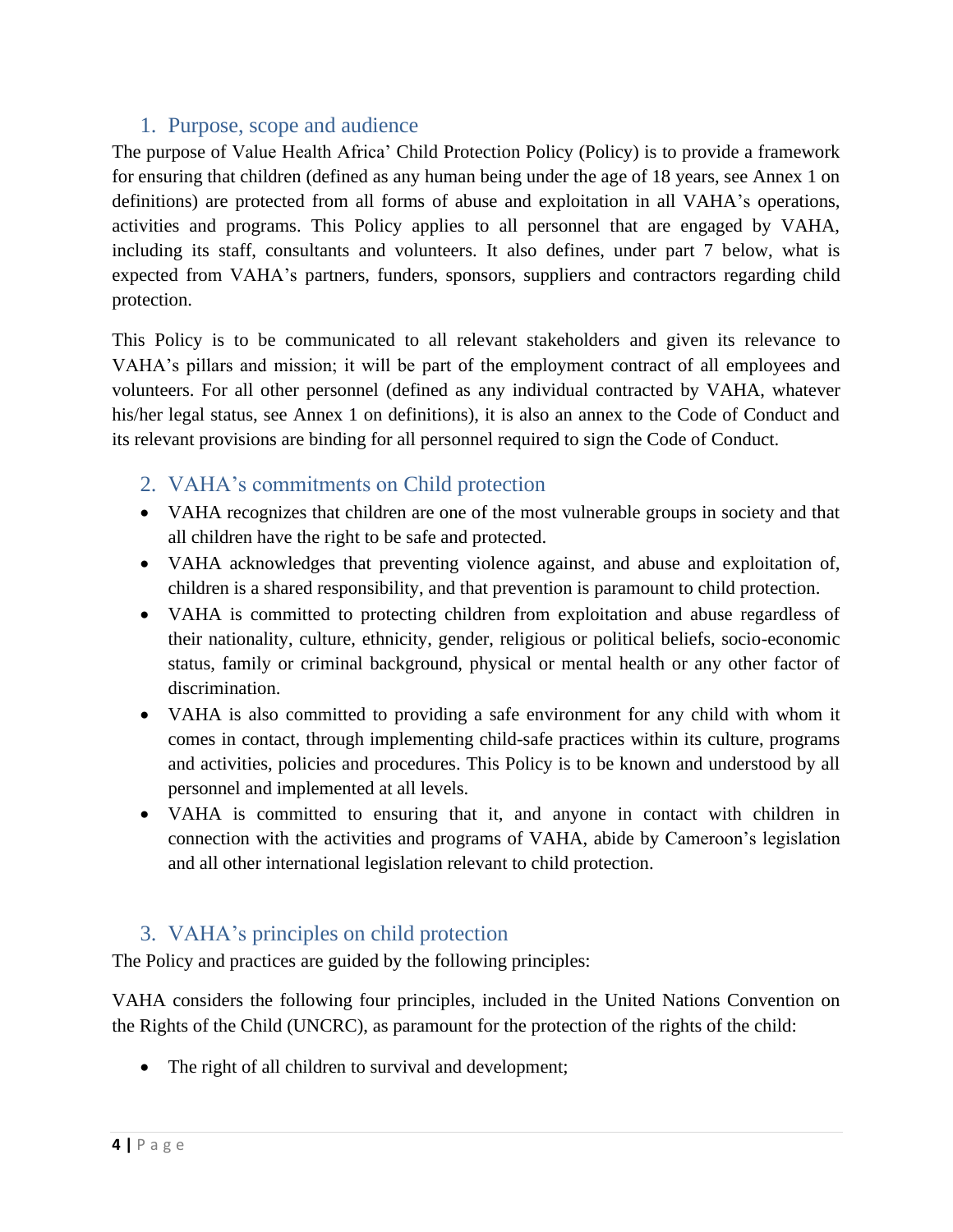- The best interests of the child as a primary consideration in all decisions relating to children;
- The right of all children to express their views freely; and
- The principle of non-discrimination.
- **i. Zero tolerance of violence against children and child exploitation and abuse**

VAHA:

- Strongly reaffirms that violence against children, child exploitation and abuse are never acceptable, in any form, location or setting, and that they have damaging and often longlasting repercussions for children, their families and their communities;
- Recognizes that although all children may be vulnerable to violence, exploitation and abuse due to their size, age, physical and psychological maturity, dependence and lack of power, in some settings, some children may have heightened risk of violence, in particular those with a disability and children living in areas impacted by disasters (natural or conflict based) street or unaccompanied children and, in jurisdictions where early/forced marriage and pregnancy are prevalent as well as in relation to genital mutilation, female children;
- Will be responsible for protecting children from abuse of all kinds in the delivery of its programs and activities, in particular aid activities;
- Does not tolerate child exploitation and abuse, as such actions justify criminal, civil and disciplinary sanctions;
- Will not knowingly engage, directly or indirectly, anyone who poses an unacceptable risk to children's safety or wellbeing, and will not permit any such person to work, or have contact with, children;
- Works to reduce the risks of child exploitation and abuse associated with delivering aid activities and trains its personnel on their obligations;
- Will not fund/work with any organization when there are concerns that this organization may not meet the VAHA's child protection compliance standards in their operations and activities;
- Will not use, in its information materials or promotional materials, images of children or information on children which might affect their dignity or affect their rights.

# **ii. Sharing responsibility for child protection**

To effectively manage risks to children, VAHA will seek the commitment, support and cooperation of all contractors, civil society organizations, and partners implementing VAHA activities. They must formally acknowledge the key principles of this Policy and must comply with these principles (see template in Annex 5).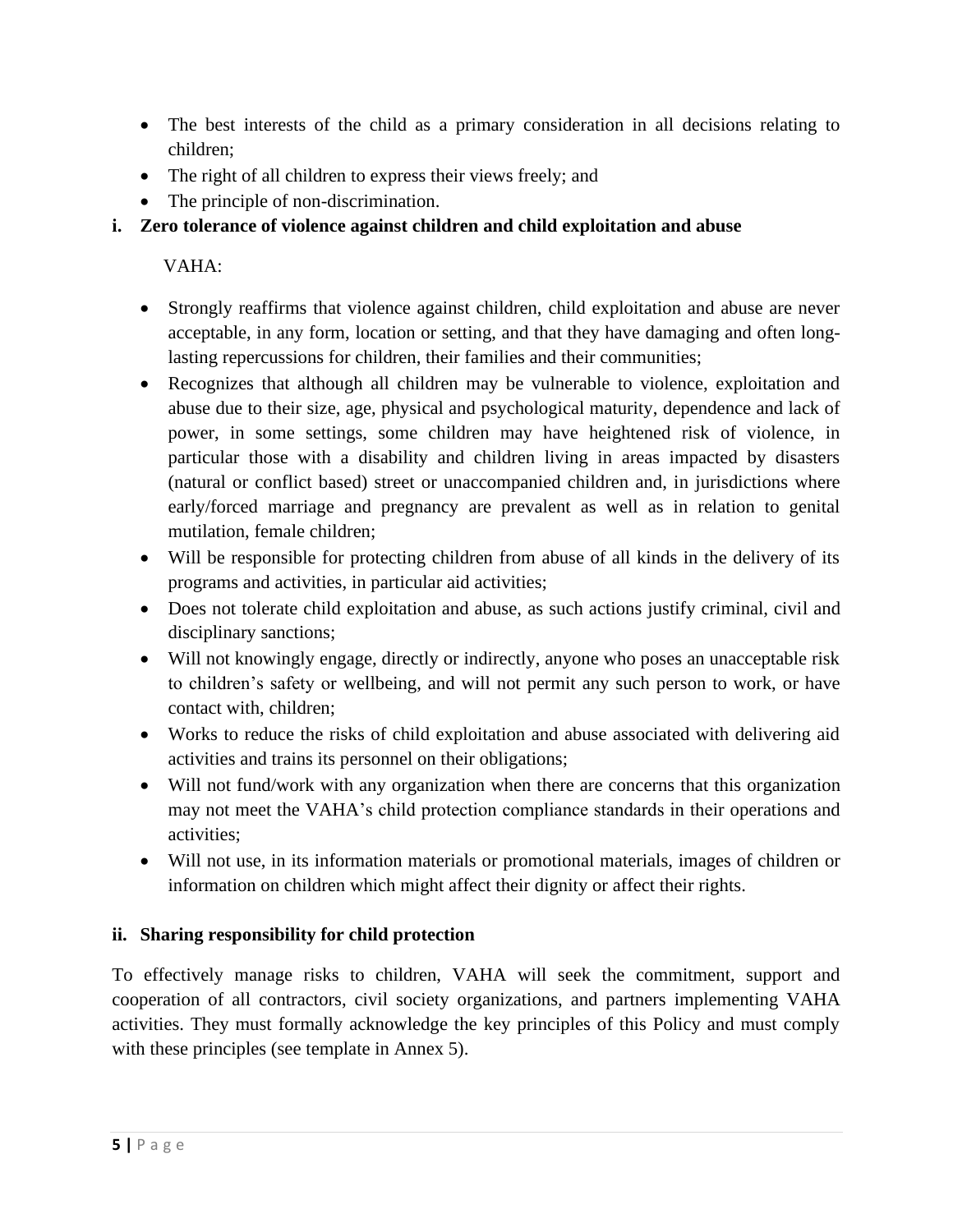#### **a. Risk management approach**

While it is not possible to eliminate all risk of child exploitation and abuse, careful management can reduce the risks to children that may be associated with aid activities. Any child protection risk must be identified, managed and documented during initial risk assessments and throughout the activity carried out by VAHA. VAHA provides guidance about ways to minimize risk to children. It has established standards of behavior which must be followed at all times when a person is in contact or working with children.

- In the Code of Conduct, which must be signed by any personnel contracted by VAHA, with the signed copy being kept in the files held by the Human Resources Department.
- Failure to comply with this Policy and/or the Code of Conduct will lead to disciplinary action, legal action, and/or criminal investigation and prosecution.

#### **b. Procedural fairness**

VAHA uses fair and proper procedures when making decisions that affect a person's rights or interests. VAHA also expects its partners to adhere to this principle when responding to concerns or allegations of child exploitation and abuse.

#### **iii. Prevention of violence against children and child exploitation and abuse**

The prevention of child exploitation and abuse by VAHA will be achieved through internal communication of this policy and training of the personnel:

- All personnel should be given the opportunity to discuss the Policy with their line manager and/or staff from the Human Resources Department, as part of their induction / orientation or as part of further personal development;
- VAHA provides mandatory training on child protection for its personnel, in order to ensure that the latter are fully aware of their responsibilities to protect children and how to report concerns or allegations about child exploitation and abuse;

Concerning the recruitment of all personnel whose functions will require them to work with, or have access to, children:

- All endeavors will be made to conduct a criminal background check;
- When obtaining this background check is not feasible, due to the context or the short duration of the contract:
	- The personnel concerned should sign a statutory declaration stating that they have never been convicted of, are not currently suspected of, or are not being prosecuted for any offence involving any type of harm to a child or children, and declare that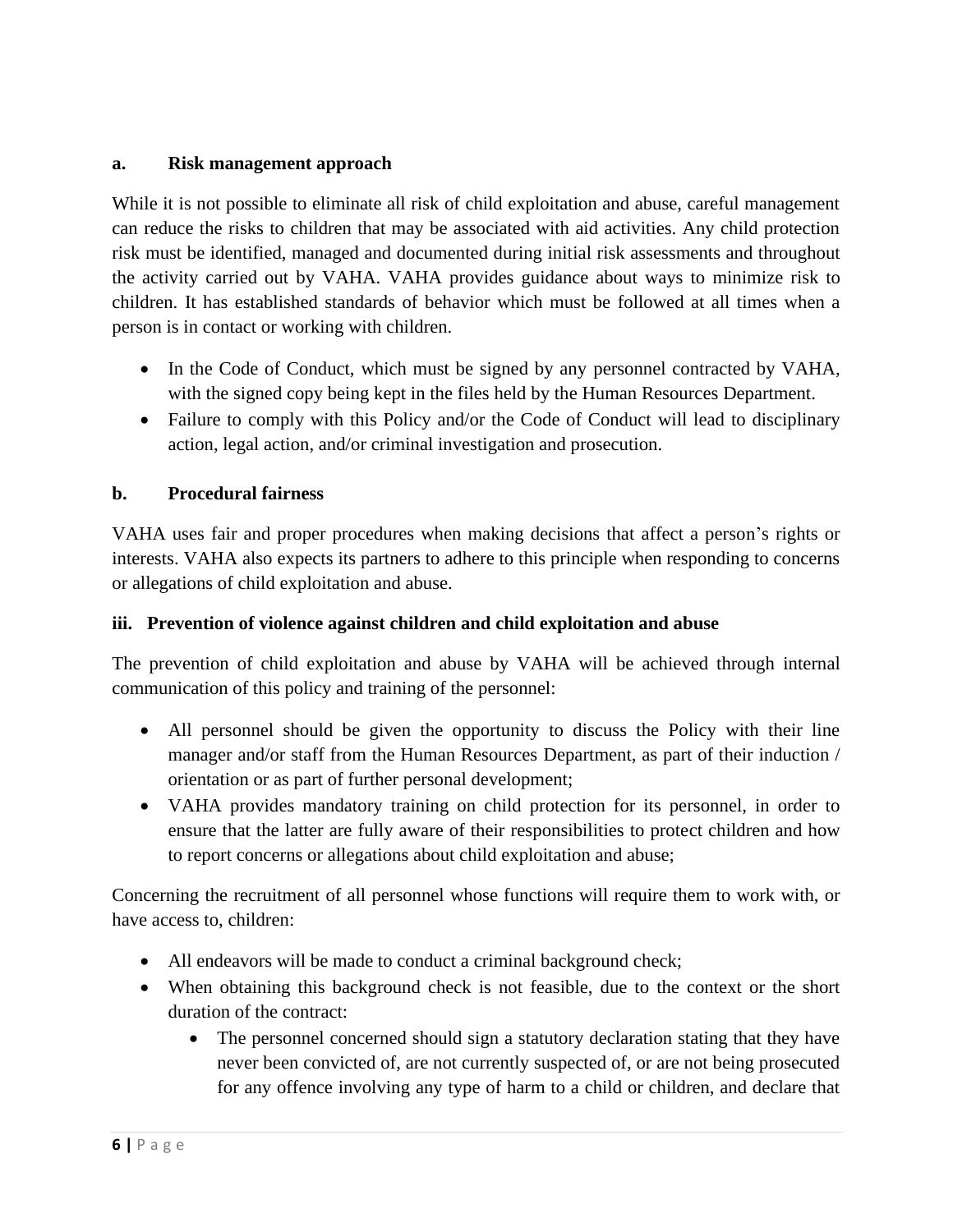there is no element which could affect their suitability to work with children (see template in Annex 6);

- o Careful consideration must take place about the appropriateness of the person working with VAHA;
- Qualifications and reference checks of former employers should be sought and interview plans for recruitment should incorporate behavioral-based interview questions.

# <span id="page-6-0"></span>4. Mechanisms of Review of Allegations

### 4.1 **Code of Conduct and child protection against exploitation and abuse**

The Code of Conduct, which must be signed by, all personnel, includes several rules that are crucial to child protection against exploitation and abuse (see Annex 2 to this Policy).

### 4.2 **Report of breaches**

- All personnel who have reasons to believe that a child may be exploited or abused, or that the safety or well-being of a child may be at risk, as a result of an action or abstention of a VAHA personnel, have the obligation to report it as soon as possible to the relevant authority in VAHA (Human Resources Department directly; or to the line manager, any Senior Manager, or Risk and Audit Management Department), who should in turn immediately inform the Head of Human Resources . Police authorities should be contacted as well, if circumstances and the possible seriousness of the acts require this.
- All reports and concerns raised by both personnel and individuals in the community will be properly considered, documented, and treated seriously, with care, discretion and in a timely manner. VAHA will take all necessary steps against any form of retaliation suffered by personnel or other persons reporting possible breaches of this Policy.
- Reports of child abuse and exploitation or violence against children committed by individuals who are not VAHA personnel and that are not committed in the context of VAHA activities should be reported to the police authorities: personnel doing so should be aware of the potential consequences of doing so, including for the safety of children, and should discuss with their line manager and/or Human resource officers, as appropriate.

### 4.3 **Review of allegations**

- Any allegations of abuse and/or exploitation of children by personnel acting on behalf of VAHA will be examined against standards established by the Code of Conduct, this Policy and relevant national legislation.
- VAHA is committed to ensuring that the safety and wellbeing of children and their dignity and rights remain the overriding concern at all times; as a result, the risks incurred by children will be assessed by the Human Resources Department whenever it considers launching a disciplinary process and these risks will be monitored until that process is over.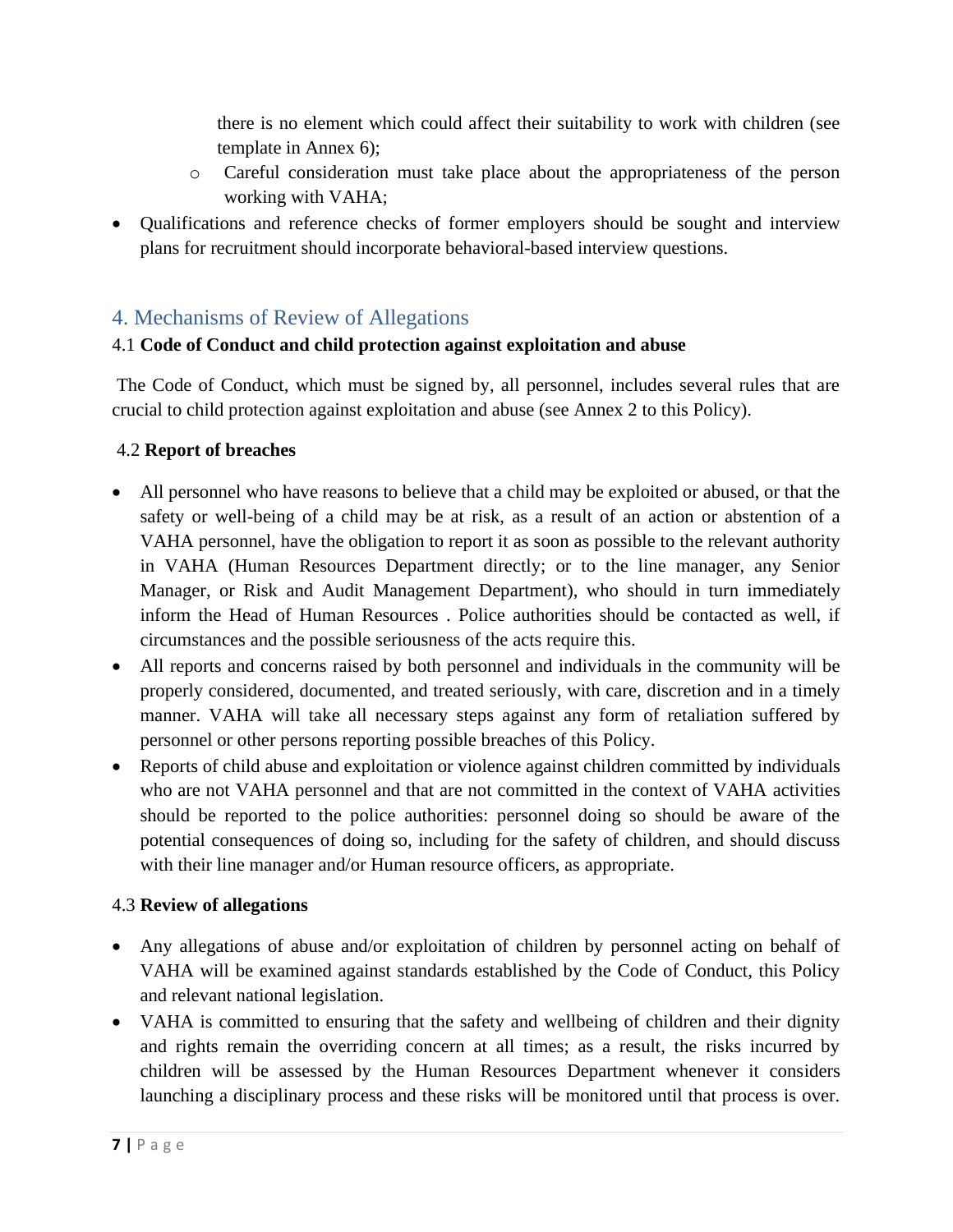If necessary, a plan of action to protect the child or children concerned will be established by the Human Resources Department. Such a plan of action will include the following elements:

- Report the matter to local police and/or the child protection authority whether or not required by law; and/or
- Ensure referral and support for the child (in terms of safety, health, psychological support, etc.); and/or Manage internally in accordance with the processes mentioned below if not a criminal matter.
- Any act of child exploitation and/or abuse will be considered by VAHA with the highest degree of severity. Any act of exploitation or abuse should lead to disciplinary measures and should lead to the termination of the contract between the personnel and VAHA, in accordance with the relevant legal framework (including, for example, global Staff Regulations and the National Code of Conduct, for Employees).
- All reports made in good faith will be viewed as being made in the best interests of the child regardless of the outcomes of any investigation. A personnel who intentionally makes a false or malicious report may be subject to disciplinary action. A contractor who intentionally makes a false or malicious report may be subject to termination of contract.

#### **4. Standards for acceptable/unacceptable behavior in relation to children**

In addition to the rules mentioned in the Code of Conduct, personnel must abide by the following standards concerning VAHA programs or activities involving children:

- All activities involving children are supervised by personnel, in particular same-sex personnel if this enhances the protection of children. The number and gender-balance of personnel will be determined according to the sex, age and capacity of the children, and should always be sufficient with the necessary skills and qualifications consistent with the scope of work / role expected. Wherever possible, more than one adult should be present when working in the proximity of children;
- No activity or programme is undertaken with children without the express written permission of their parents / guardians, or relevant authorities for street/unaccompanied children;
- Where VAHA arranges for visits, no child should be left unsupervised with a visitor to a programme or event;
- In general, personnel are not allowed to work alone with a child somewhere that is secluded or where they cannot be observed. It is acceptable for personnel to work alone with a child where there are visibility panels / windows in doors. Efforts will be made to ensure that the lone personnel is the same sex as the child if this is considered to enhance the protection of the child in a given situation;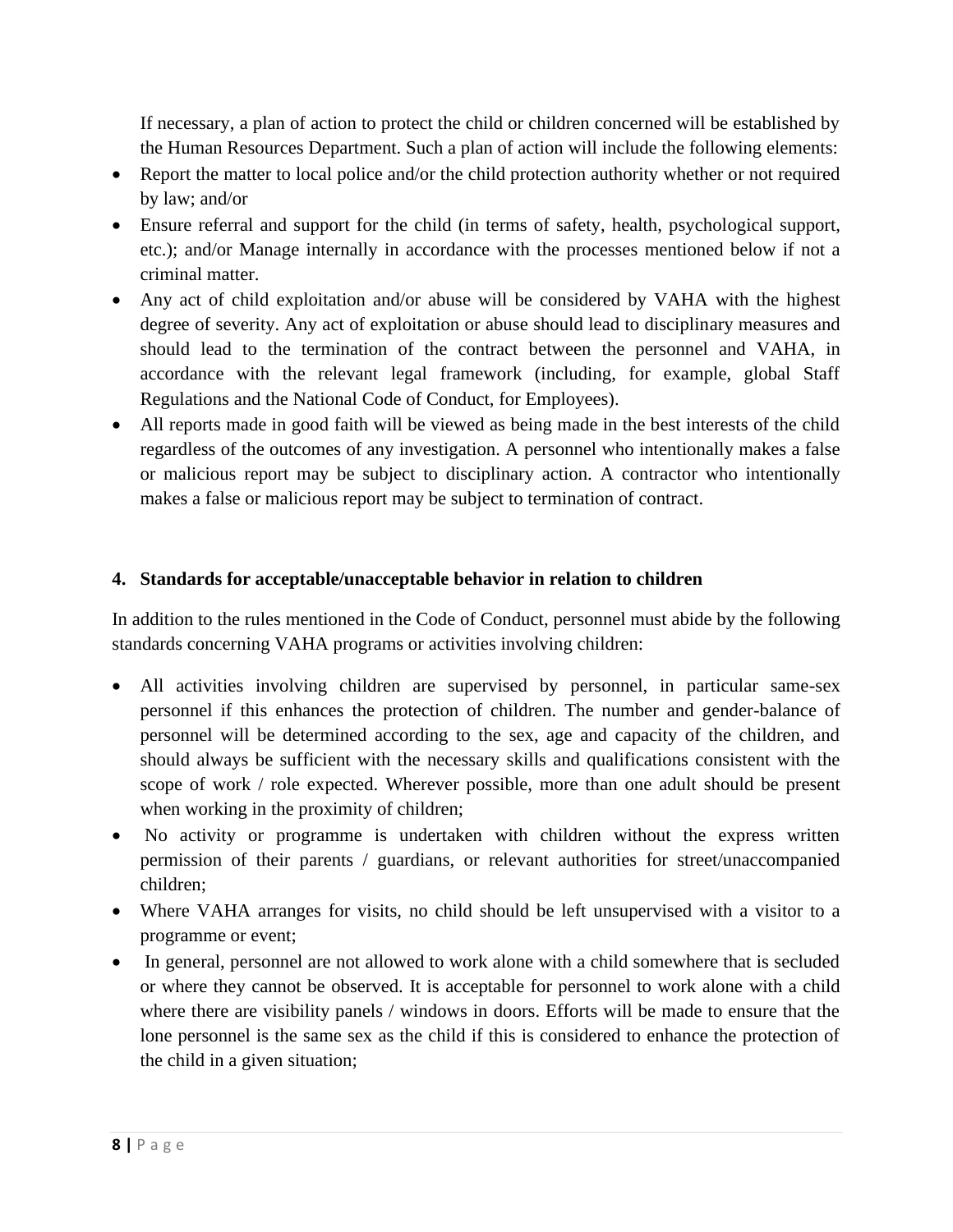- Personnel should not invite unaccompanied children into the personnel's home, unless they are at immediate risk of injury or in physical danger and, in this case, the personnel involved should advise their supervisor of the need for such action;
- Personnel should not sleep close to unsupervised children unless absolutely necessary, in which case the personnel must obtain his/her supervisor's permission, and ensure that another adult is present, if possible the child's parent or guardian. In all cases, the personnel should be the same sex as the child/children;
- Personnel must use any computers, mobile phones, video cameras, cameras or social media appropriately, and never to exploit or harass children or access child exploitation material through any medium;
- Personnel must not use language or behaviour towards children that is inappropriate, harassing, abusive, sexually provocative, demeaning or culturally inappropriate;
- Personnel must not use physical punishment on any part of the body of the child;
- Personnel must comply with all relevant national labour laws in relation to child labour;
- Personnel must not hire children for domestic or other labour which is inappropriate given their age or developmental stage, which interferes with their time available for education and recreational activities, or which places them at significant risk of injury;
- Personnel must immediately report concerns or allegations of child exploitation and abuse and Policy non-compliance in accordance with appropriate procedures and laws of the country;
- Personnel must immediately disclose all charges, convictions and other outcomes of an offence, which occurred before or occurs during their association with VAHA that relate to child exploitation and abuse;
- When photographing or filming a child or using children's images for work-related purposes, the personnel must:
- obtain informed consent from the child and parent or guardian of the child before photographing or filming a child. As part of this, the personnel must explain how the photograph or film will be used;
- assess and endeavor to comply with local traditions or restrictions for reproducing personal images before photographing or filming a child;
- ensure photographs, films, videos and DVDs present children in a dignified and respectful manner and not in a vulnerable or submissive manner. Children should be adequately clothed and not in poses that could be seen as sexually suggestive;
- ensure images are honest representations of the context and the facts;
- ensure file labels, meta data or text descriptions do not reveal identifying information about a child when sending images electronically or publishing images in any form.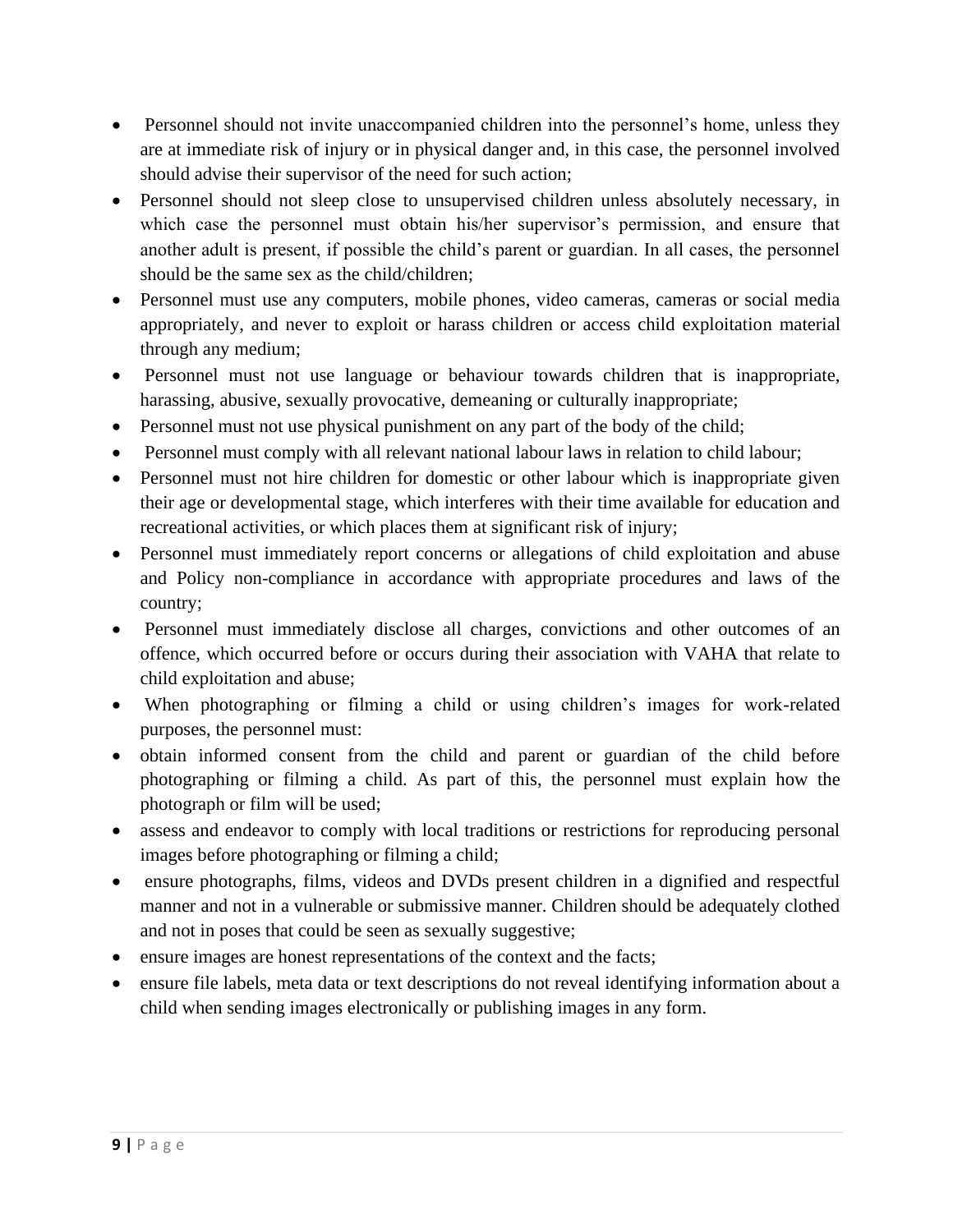# 5. Standards expected from contractors, suppliers and partners

<span id="page-9-0"></span>VAHA expects its contractors, donors and partners to:

- Formally acknowledge and comply with the key principles of this Policy described above;
- Take immediate action, should the partner or contractor have reason to believe that an employee or any of their activities might be in breach of the above-mentioned key principles;
- Immediately notify the VAHA if any VAHA-funded personnel are accused of, charged with, arrested for, or convicted of criminal offences relating to child exploitation and abuse;
- Accept that any contract or agreement between VAHA and that contractor or partner might be terminated, should there be a serious or repeated breach(es) of the abovementioned key principles, and/or a failure to take appropriate action when a breach of these key principles is discovered;
- Accept that VAHA may raise with the contractor or partner issues of compliance with these key principles by the latter, including through VAHA-requested audits or other measures to investigate compliance;
- Ensure best efforts to promote and enhance child protection amongst its personnel.
- The relevant provisions required for the implementation of the above obligations will be inserted in the relevant templates of contracts and agreements.
- As part of its standard Terms and Conditions, VAHA expects the following from its suppliers and companies providing services:
- Not to be subject to a judgment that has force of Res Judicata for fraud, corruption, involvement in a criminal organization or any other illegal activity;
- To guarantee respect of fundamental rights and not to be complicit in human rights abuses, including violence against children;
- Not to exploit child labour and forced labour and respect the basic social rights and working conditions in the countries involved.

| <b>Accountable</b>                    | <b>Activity</b>                                    |  |  |
|---------------------------------------|----------------------------------------------------|--|--|
| <b>Secretary general</b>              | Ensure that VAHA work protects children.           |  |  |
|                                       | Review and approve the policy. Hold managers       |  |  |
|                                       | accountable to this policy and promote policy      |  |  |
|                                       | principles as appropriate.                         |  |  |
| Director of human resource department | Ensure VAHA human resource management              |  |  |
|                                       | policies and practices protect children and that   |  |  |
|                                       | training is provided to all staff. Ensure there is |  |  |
|                                       | periodic monitoring and tracking<br><sub>of</sub>  |  |  |
|                                       | compliance and implementation of the policy        |  |  |
| managers                              | Promote awareness and understanding of the         |  |  |
|                                       | policy among VAHA personnel                        |  |  |
|                                       | Ensure personnel have the knowledge, skills        |  |  |

# <span id="page-9-1"></span>6. Roles and Responsibilities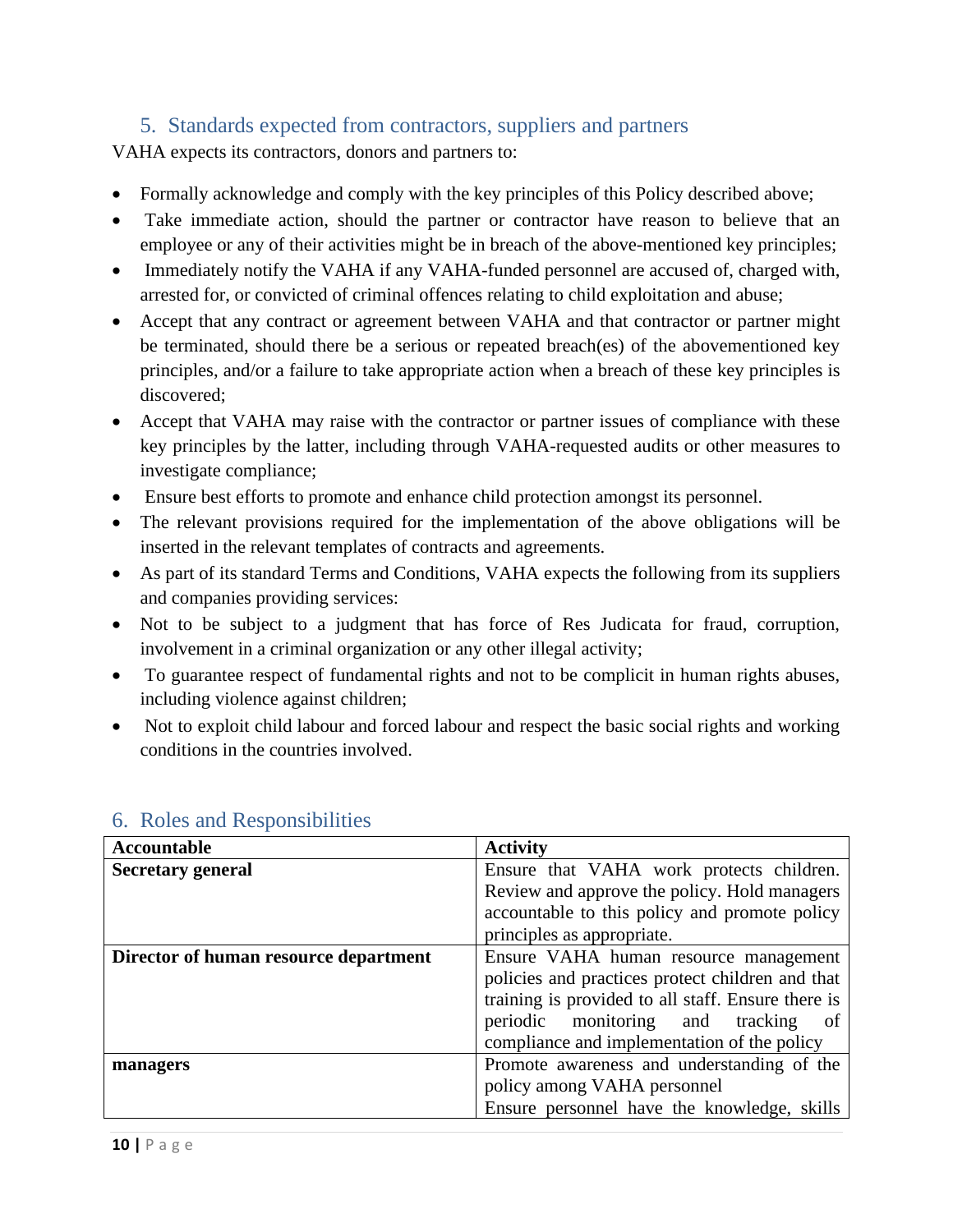| and attitude necessary for their positions to<br>support child protection.<br>Ensure personnel are held accountable to the<br>policy |                                                                                            |  |
|--------------------------------------------------------------------------------------------------------------------------------------|--------------------------------------------------------------------------------------------|--|
|                                                                                                                                      | Incorporate consideration of this policy in<br>planning, budgeting and resource allocation |  |
|                                                                                                                                      |                                                                                            |  |
| All personnel                                                                                                                        | understand, advocate and apply the policy to                                               |  |
|                                                                                                                                      | their work                                                                                 |  |

# <span id="page-10-0"></span>7. Review of this Policy

This policy is subject to regular review- at least every 5 years or earlier if need be.

# <span id="page-10-1"></span>8. Abbreviations /acronyms

| Abbreviation | Meaning                      |  |
|--------------|------------------------------|--|
| <b>VAHA</b>  | Value Health Africa          |  |
| <b>UNCRC</b> | United Nations convention on |  |
|              | the Rights of the Child      |  |

# <span id="page-10-2"></span>**9.** Related documents

- VAHA's Code of conduct
- Staff regulation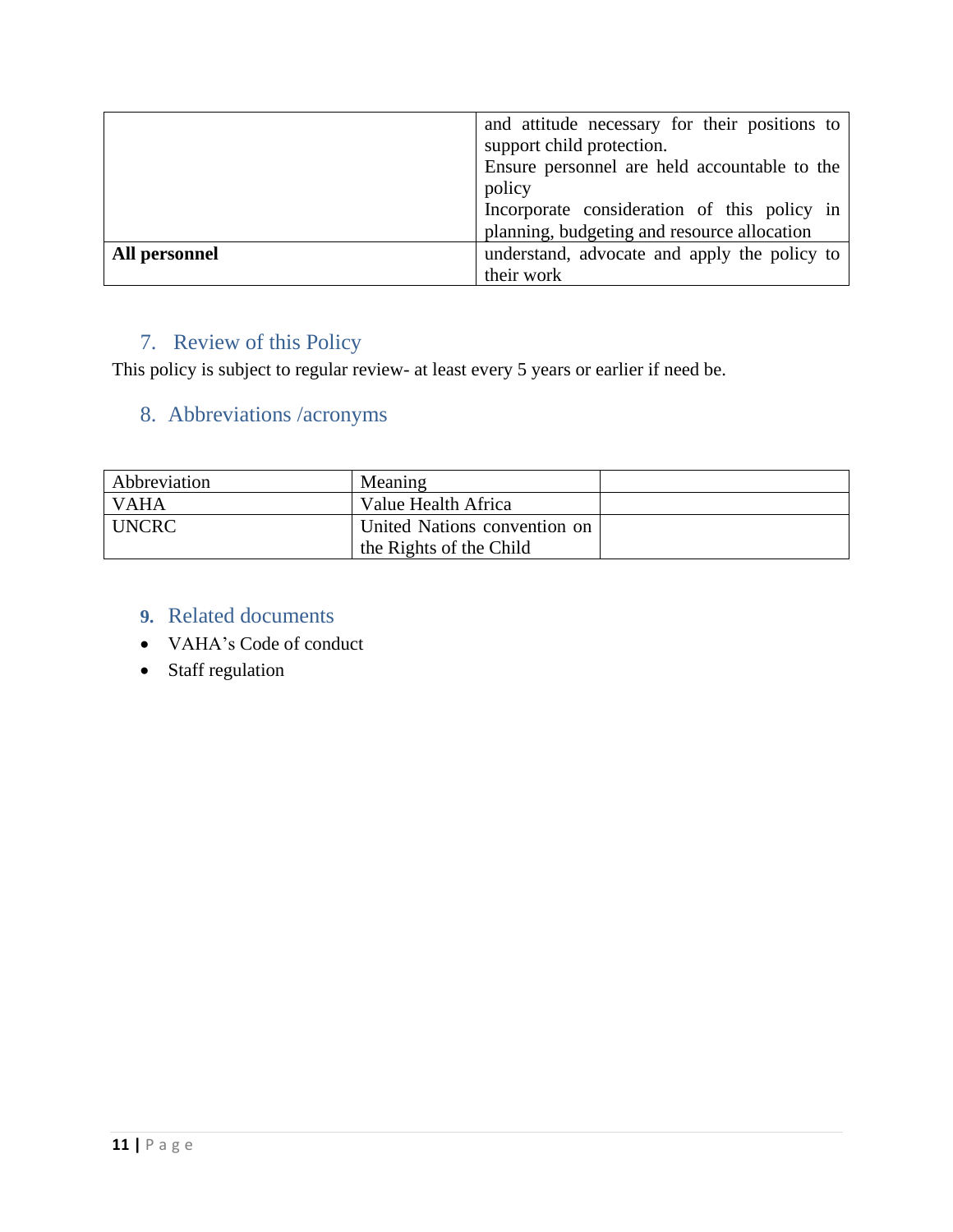# <span id="page-11-0"></span>Annex 1 – Definitions

- 1. 'Adult' a human being aged 18 years or more
- 2. 'Child' a human being under the age of 18 years
- 3. 'Child abuse' one or more of the following  $3 : \cdot$  physical abuse  $\cdot$  sexual abuse  $\cdot$  emotional abuse  $\cdot$  neglect  $\cdot$  exploitation  $\cdot$  bullying  $\cdot$  harassment
- 4. 'Child abuse material', material that depicts (expressly or implicitly) a child as a victim of torture, cruelty or physical abuse.
- 5. 'Child exploitation and abuse' one or more of the following: · committing or coercing another person to commit an act or acts of abuse against a child  $\cdot$  possessing, controlling, producing, distributing, obtaining or transmitting child exploitation material · committing or coercing another person to commit an act or acts of grooming or online grooming
- 6. 'Child exploitation material' material, irrespective of its form, which is child abuse material or child pornography material
- 7. 'Child pornography' (also known as "child abuse images") any representation, by whatever means, of a child engaged in real or simulated explicit sexual activities or any representation of the sexual parts of a child for primarily sexual purposes
- 8. 'Child pornography material' material that depicts a person, or is a representation of a person, who is, or appears to be, under 18 years of age and is engaged in, or appears to be engaged in, a sexual pose or sexual activity, or is in the presence of a person who is engaged in a sexual pose or activity, and does that in a way that a reasonable person would regard as being, in all the circumstances, offensive
- 9. 'Child protection' an activity or initiative for the purpose of preventing or responding to a specific incident of child abuse
- 10. 'Child-safe practices' activities and measures which are taken to protect children from all types of violence, exploitation and abuse. Their design and implementation require an awareness of behaviours and activities that can be harmful to a child, and knowledge of protective behaviours that prevent all risks of child exploitation and abuse.
- 11. 'Contact with children' working or participating in an activity or in a position that involves contact, including online, with children, either under the position description or due to the nature of the work environment.
- 12. 'Code of Conduct' the Code defining the duties and obligations of all VAHA Staff, including Employees, and all individuals working under VAHA name and legal status
- 13. 'Contractor' any person or organisation working jointly with or providing services to VAHA, including consultants and partner organisations
- 14. 'Emotional abuse', a parent's or caregiver's inappropriate verbal or symbolic acts towards a child or a pattern of failure over time to provide a child with adequate non-physical nurture and emotional availability whereby a child's self esteem and social competence is damaged
- 15. 'Employee' as a sub-category of VAHA Staff, any person having concluded an Employment Contract with VAHA, whose Contract is not governed by any national labour law and which, by decision of VAHA, fall under the jurisdiction of the ILOAT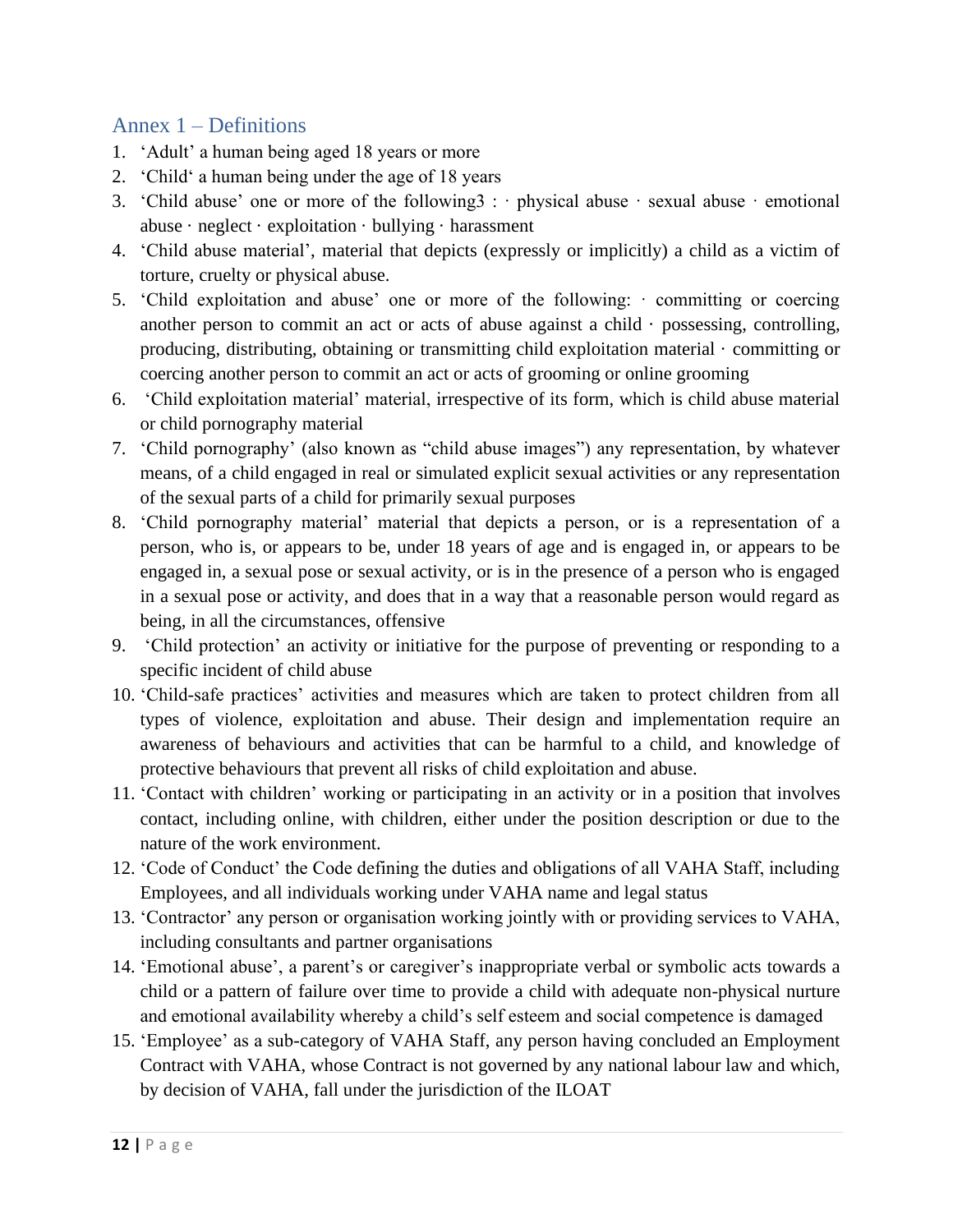- 16. 'Grooming;' behaviour that makes it easier for an offender to procure a child for sexual activity (including online grooming)
- 17. 'Online grooming' the act of sending an electronic message with indecent content to a recipient who the sender believes to be under 18 years of age, with the intention of procuring the recipient to engage in or submit to sexual activity with another person including but not necessarily the sender
- 18. 'Neglect' the failure by a parent or caregiver to provide a child (where they are in a position to do so) with the conditions that are culturally accepted as being essential for their physical and emotional development and well-being
- 19. 'Partner' any organisation with which VAHA is carrying out joint work or to VAHA is providing funds to carry out work
- 20. 'Personnel' any individual contracted by VAHA, whatever his/her legal status (Employee, local staff, consultant, intern, volunteer…)
- 21. 'Physical abuse' the use of physical force against a child that results in harm to the child. Physically abusive behaviour includes shoving, punching, hitting, beating, kicking, biting, burning, shaking, throwing, strangling and poisoning
- 22. 'Sexual abuse' the use of a child for sexual gratification by an adult or a significantly older child or adolescent. Sexually abusive behaviours can include fondling genitals, masturbation, oral sex, vaginal or anal penetration by a penis, finger or any other object, fondling breasts, voyeurism, exhibitionism and exposing the child to, or involving the child in, pornography
- 23. 'Staff' any person in the service of the VAHA, including VAHA Contracted staff (Employees and National Staff) and Staff-on-Loan, to the exclusion of volunteers, interns and consultants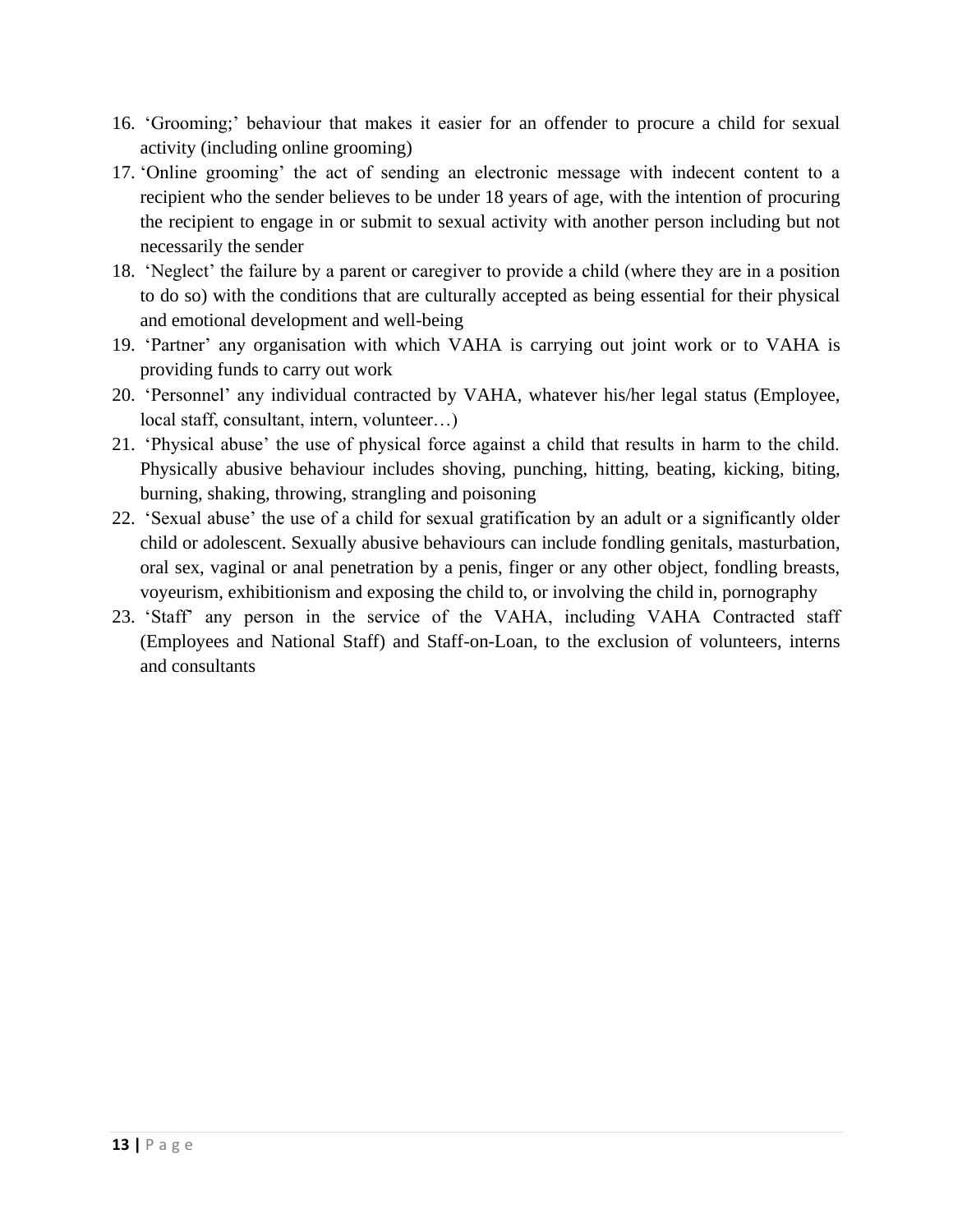# <span id="page-13-0"></span>Annex 2 – Key provisions of VAHA of Conduct related to child protection

According to VAHA Code of Conduct (2016) and reviewed this 2020, the following rules apply to all personnel bound by that Code, and they state that the latter must:

- Comply with the applicable laws of the country in which they are present, including the organization's applicable status or headquarters agreements. (Rule 1)
- In case of violation of any applicable law, the organization may not provide any legal assistance to the individual and may waive any immunities enjoyed by him/her" (Rule 2).
- Respect all persons equally and without any distinction or discrimination based on nationality, race, gender, religious beliefs, class or political opinions; and act at all times in accordance with the Fundamental Principles and the humanitarian and organisational values as defined by the organization. These are: respect for diversity, cultures, structures and customs of the communities, solidarity with the community, integrity and accountability, as well as mutual understanding and non-discrimination are essential elements to preserve human dignity (Rule 3).
- Take into account the sensitivities of peoples' customs, habits, and religious beliefs and avoid any behaviour that is not appropriate in a particular cultural context (Rule 4) .
- Abstain from all acts which could be considered harassment, abuse, discrimination or exploitation (refer to Anti-harassment guidelines). This applies to all people of all ages, especially to children and to people exposed to stigma, including those living (Rule 6).
- Not act in any way likely to bring the organization into disrepute (Rule 13).
- Not commit any act of sexual exploitation, sexual abuse or sexual violence. This prohibition extends to all forms of sexual abuse or exploitation and includes not reporting concerns or suspicions regarding any violation by a co-worker (whether fellow Staff or an individual working for a partner organisation) (Rule 17).
- Not engage in any sexual activity with persons (adult or child) that look to or benefit from the organization's protection or assistance, or with any persons under the age of 18 years, regardless of the age of majority or consent locally (mistaken belief in the age of a child is not a defence). Sexual activity includes all forms of activity and abuse of a sexual nature, with or without physical contact and whether or not either party is aware of such abuse (Rule 18).
- Not exchange money, employment, goods or services for sex, including sexual favours or other forms of humiliating, degrading or exploitative behaviour. This prohibition extends to any use of sex trade workers. (Rule 19).
- Not produce, procure, distribute or use pornographic material in organization offices or on Federation equipment, including reading/surfing pornographic websites or message boards or sending pornographic emails (Rule 20).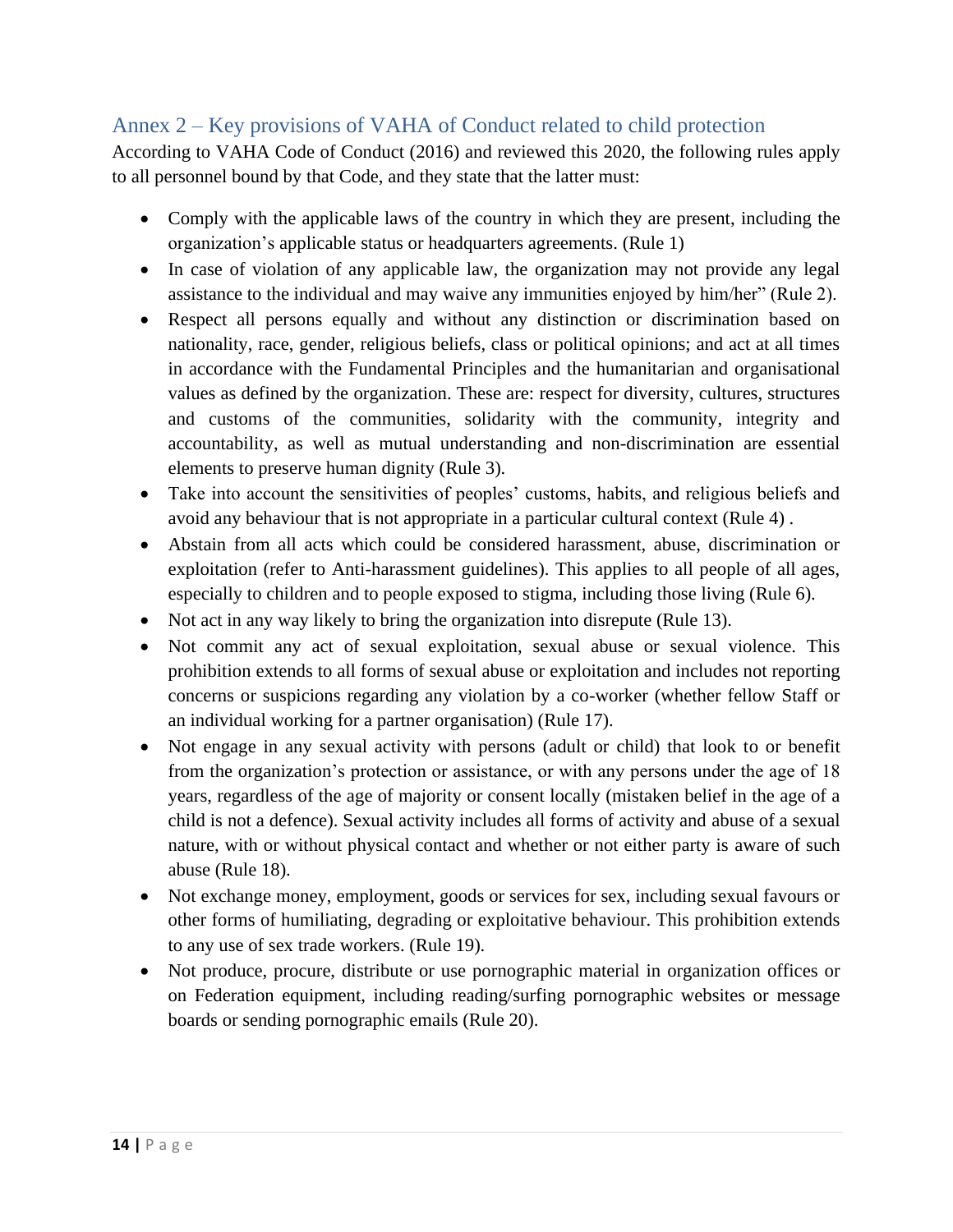# <span id="page-14-0"></span>Annex 3 – Conventions and obligations

VAHA is committed to act in accordance with the standards set out by international legislation and conventions relating to child rights and protection. VAHA is also obliged to abide by national laws relevant to child protection. The international treaties and standards include:

#### **The United Nations Convention on the Rights of the Child (UNCRC), 1989**

This is the most significant international instrument that specifically addresses Child Protection. The four main principles of the UNCRC are:

- 1. The right of all children to survival and development
- 2. Best interests of the child as a primary consideration in all decisions relating to children
- 3. The right of all children to express their views freely
- 4. Non-discrimination

#### **Other guiding conventions and legislations**

- Optional Protocol to the United Nations Convention on the Rights of the Child on the sale of children, child prostitution and child pornography, 2000
- International Labour Organisation Convention 182: the Worst Forms of Child Labour, 1999.
- Universal Declaration of Human Rights, 1948
- Geneva Conventions on the Protection of victims of War, 1949; Additional Protocols, 1977 o International Covenant on Economic, Social and Cultural Rights, 1966 o International Covenant on Civil and Political Rights, 1966 (and Optional Protocol)
- Convention on the Elimination of all Forms of Discrimination,1979 o Protocol to Prevent, Suppress and Punish Trafficking in Persons, especially Women and Children, supplementing the UN Convention against Trans-national Organized Crime, 2000
- A World Fit for Children, Special Session of the United Nations General Assembly, 2002 o Convention on the Rights of Persons with Disabilities, 2007
- The Fundamental Principle of Humanity, 1965 This Principle states that the Red Cross / Red Crescent will "endeavour to alleviate human suffering wherever it may be found" and "protect life and health and ensure respect for the human being".
- International Federation of Red Cross Red Crescent Societies Strategy on Violence Prevention, Mitigation and Response In the area of violence prevention recognises children and youth are disproportionately affected by violence, discrimination and exclusion and therefore need to become the focus of attention and action.
- Red Cross Red Crescent Societies Pledge 101 (30th International Conference of the Red Cross and Red Crescent, Geneva, 2007) Supports National Societies to adopt and implement a zero-tolerance approach towards sexual exploitation and abuse, assisting them to promote safe environments for children in the workplaces while raising awareness on the same.
- IFRC Restoring Family Links Unaccompanied Child Guidelines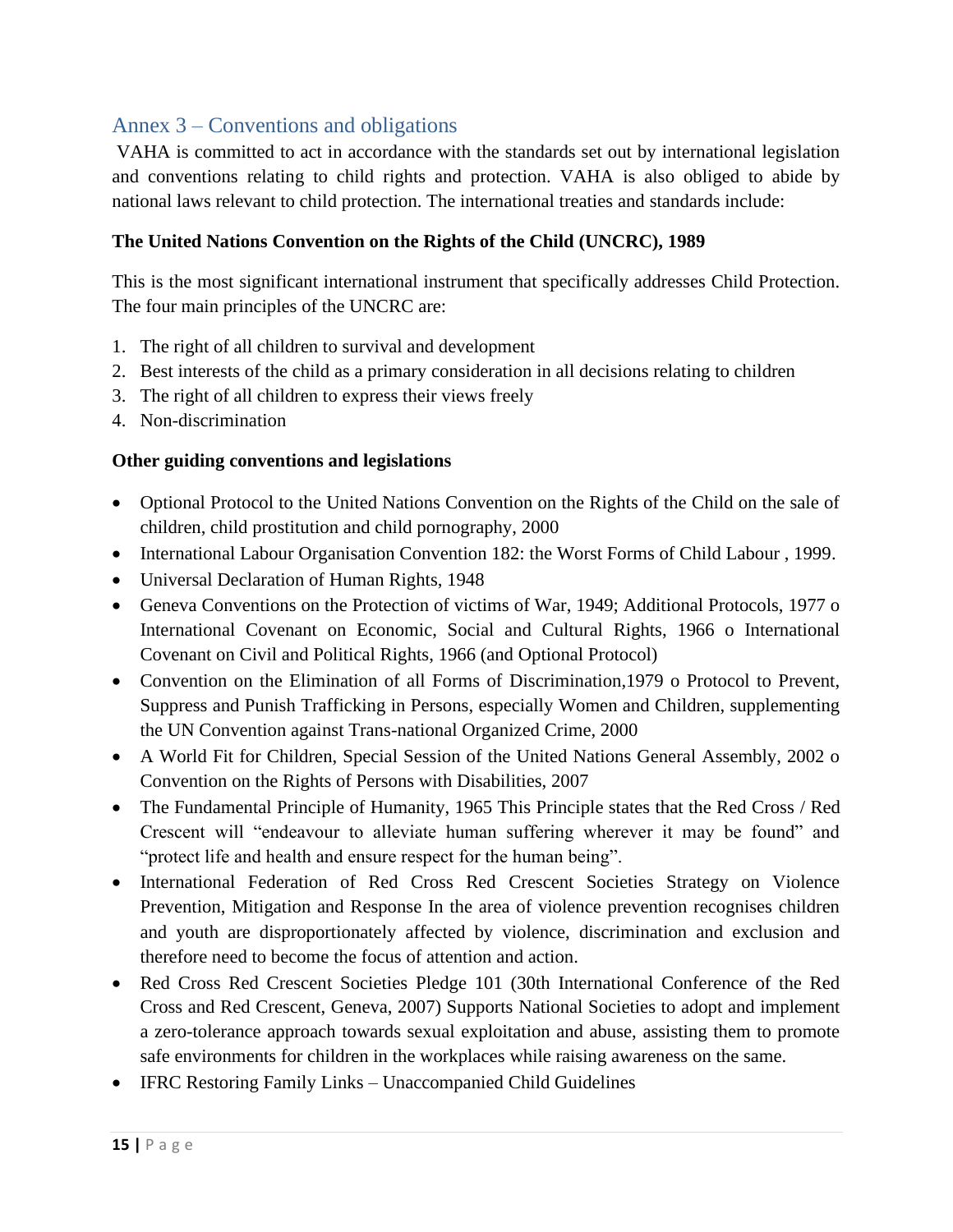# <span id="page-15-0"></span>Annex 4 – Commitment by contractors and partners

The partner hereby:

- Formally acknowledges and complies with the key principles described in Sections 3 of this document.
- Commits to take immediate action, should the partner have reason to believe that an employee or any of their activities might be in breach of the above-mentioned key principles;
- Commits to immediately notify VAHA if any VAHA-funded personnel, or any of its other personnel, are accused of, charged with, arrested for, or convicted of criminal offences relating to child exploitation and abuse;
- Accepts that any contract or agreement between VAHA and that contractor or partner might be terminated, should there be a serious or repeated breach(es) of the abovementioned key principles, or a failure to take appropriate action when a breach of these key principles is discovered;
- Accepts that VAHA may raise with the contractor or partner issues of compliance with these key principles by the latter, including through VAHA-requested audits or other measures to investigate compliance;
- Ensures best efforts to promote and enhance child protection amongst its personnel.

### <span id="page-15-1"></span>Annex 5– Statutory declaration by personnel

I, undersigned, hereby confirm that to the best of my knowledge I have not been convicted of, am not currently suspected of, or am not being prosecuted for any offence involving any type of harm to a child or children in any country. I declare that there is no element which could affect my suitability to work with children, and that I am aware of the seriousness of this declaration and that any erroneous declaration may be considered as gross misconduct.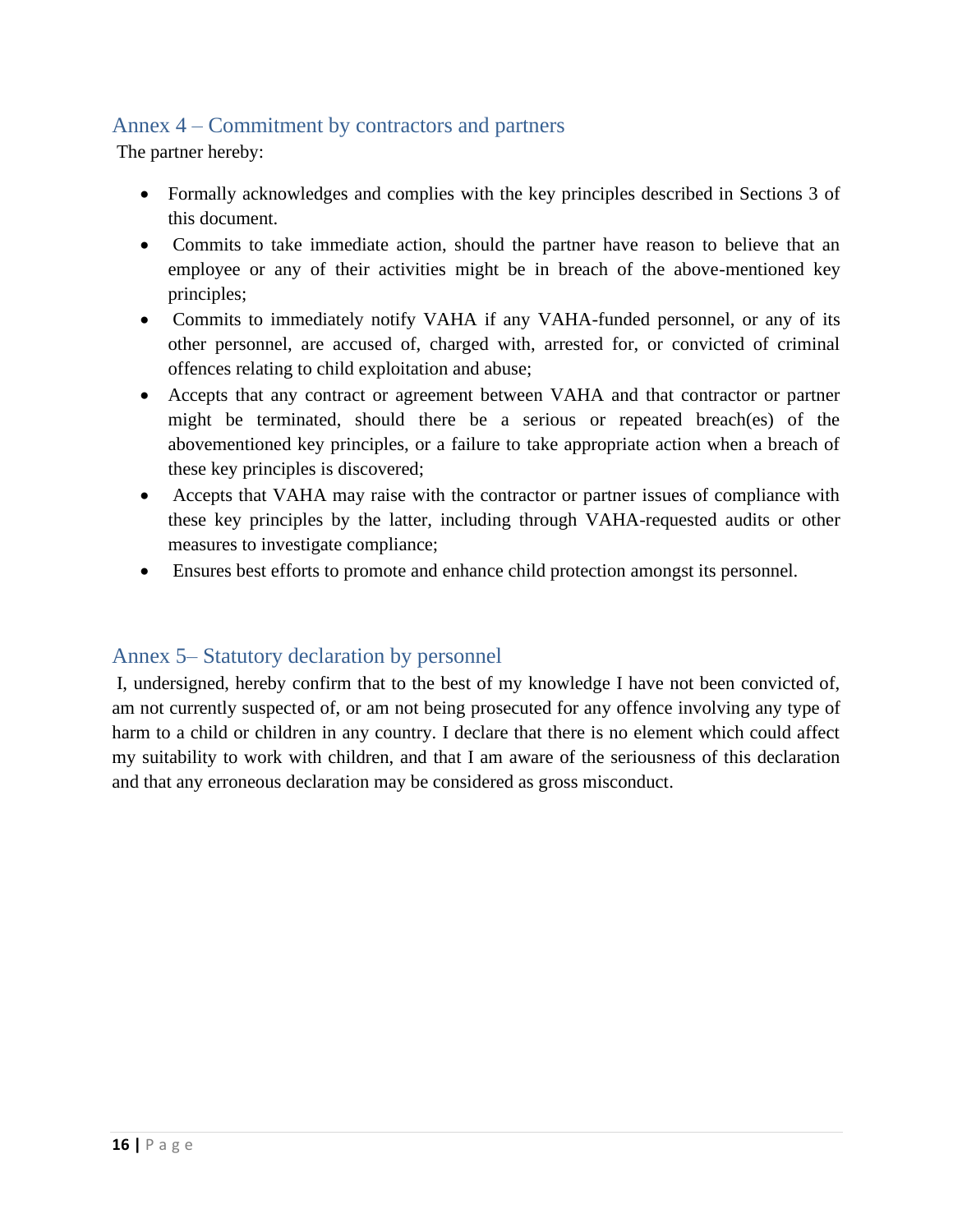<span id="page-16-0"></span>SECTION B: Anti-Sexual Harassment policies

# **ANTI-SEXUAL EXPLOITATION AND ABUSE/SEXUAL HARASSMENT POLICIES**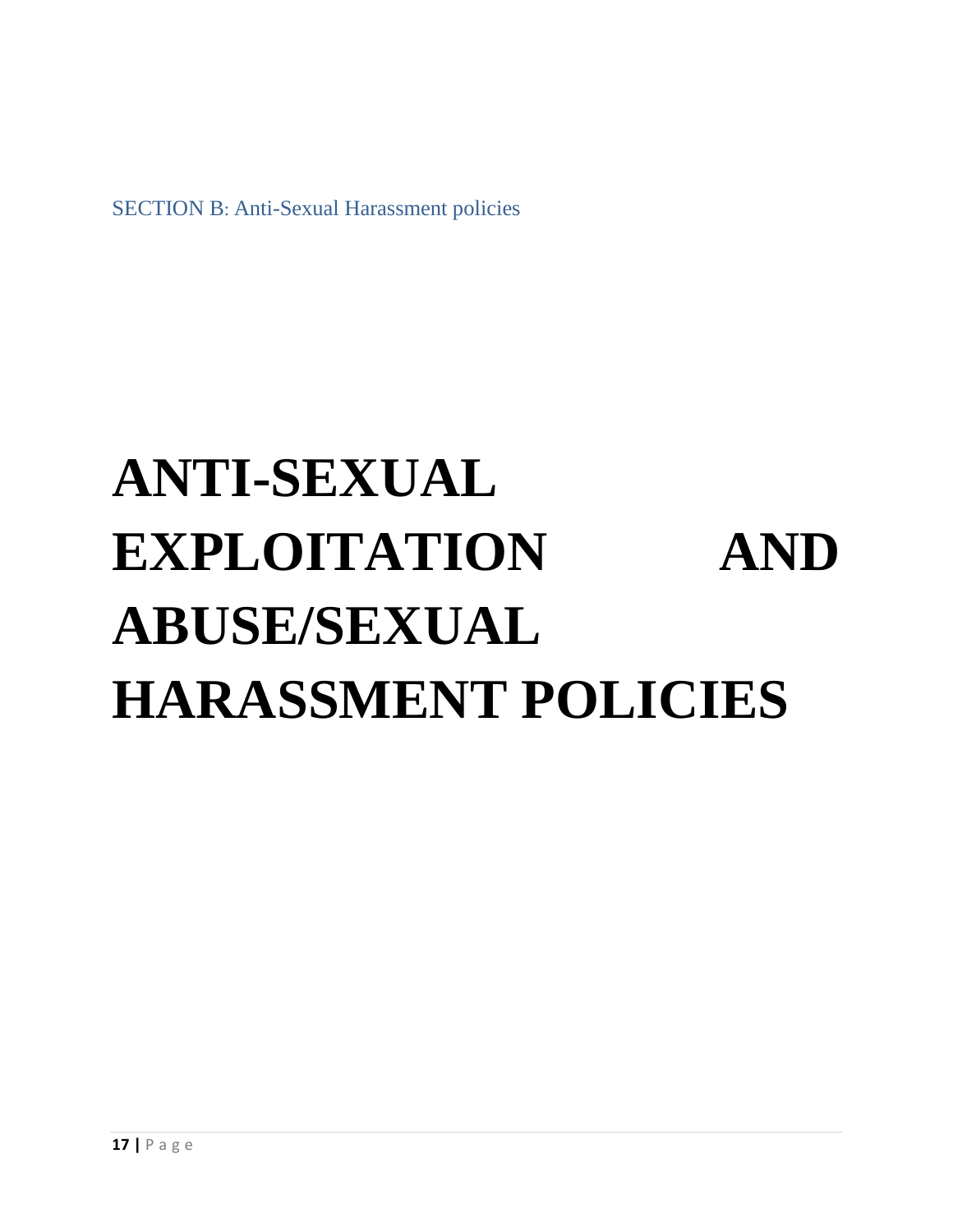# <span id="page-17-0"></span>1. BACKGROUND

### **1.1 Introduction**

Sexual Exploitation and Abuse (SEA) and Sexual Harassment (SH) are unacceptable breaches of fundamental human rights and a deep betrayal of VAHA's core values. The sexual exploitation and abuse of those who depend on VAHA for assistance runs counter to all our organizational values. It is unconscionable, it is intolerable, and it is often criminal. Equally intolerable is the sexual harassment of our fellow aid workers.

Working closely with partners and communities, VAHA strongly upholds prevention of SEA at the forefront of all its activities. This work is informed by, and taking place in tandem with, the work of related actors including the broader UN system, donors, and civil society organizations.

#### **1.2 Purpose and Scope**

Recognising the difference between the two, this Strategy covers both SEA and SH, bringing them together in a way that is mutually reinforcing and that creates opportunities to leverage practices between the two. The Strategy also acknowledges the complexity and limitation to VAHA's authority in relation to SEA perpetrated by implementing partner personnel, including Government personnel. However, it does include measures to address and prevent these violations including supporting partners to fully integrate PSEA into national programmes in both development and humanitarian contexts, creating a joined-up accountability culture that abhors, sanctions and prevents SEA and protects victims. This document presents VAHA's vision and policies for preventing and responding to both SEA and SH and sets out concrete strategies and interventions for creating and maintaining a safe and respectful environment for the people VAHA serves and for VAHA staff and related personnel especially women. This Includes VAHA staff members, consultants, individual contractors, volunteers, interns, experts on mission, individuals, or persons working for VAHA through an employment agency.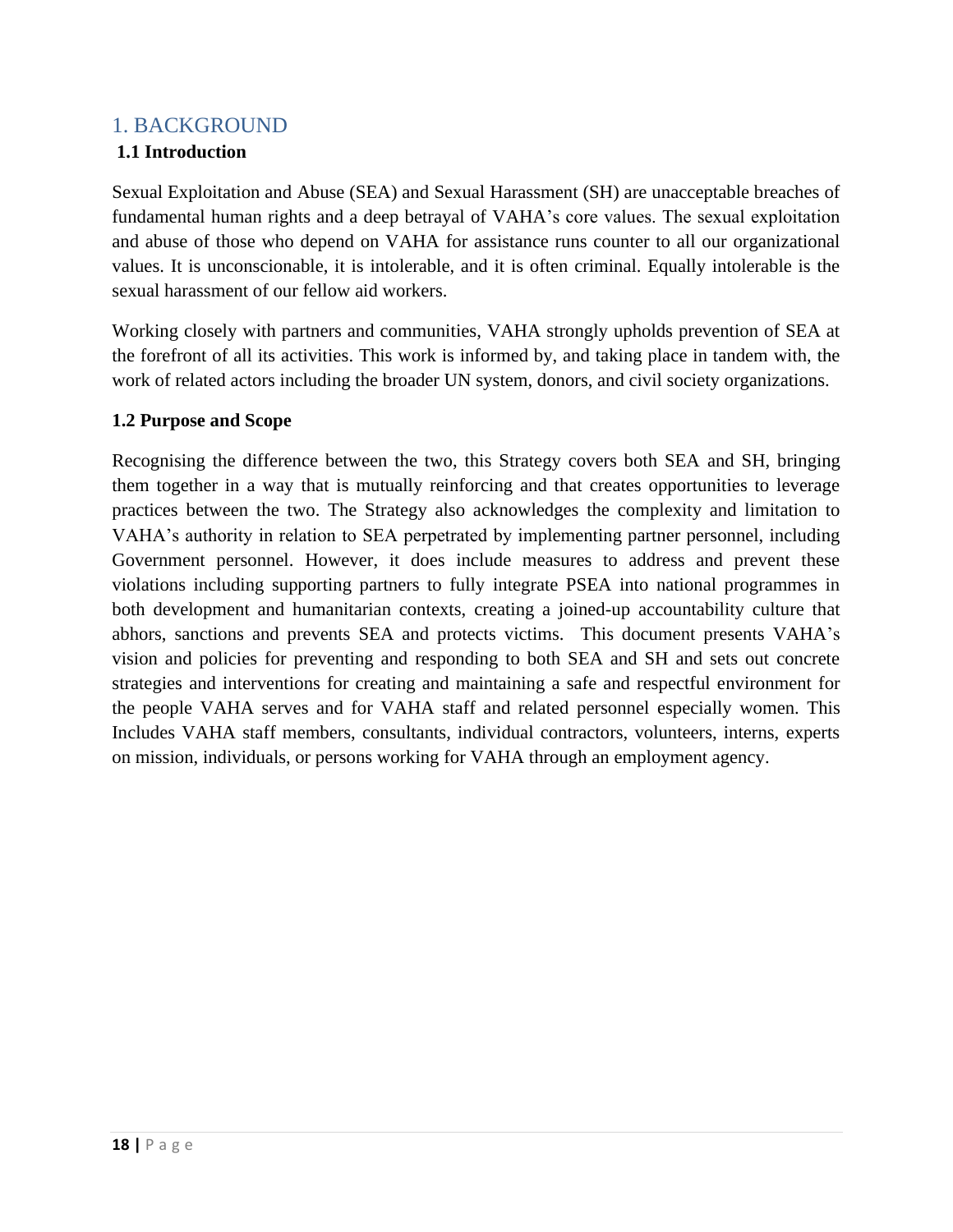#### **Key definitions**

**Sexual Exploitation and Abuse (SEA):** is the abuse or attempted abuse of a position of vulnerability, differential power or trust for sexual purposes or the actual or threatened physical intrusion of a sexual nature by VAHA's personnel, their implementing partners or other aid workers, against the people they serve.

**Sexual Harassment (SH):** is any unwelcome conduct of a sexual nature when such conduct interferes with work, is made a condition of employment or creates an intimidating, hostile or offensive work environment by VAHA's personnel against each other, or against any other individual they are serving.

# <span id="page-18-0"></span>2. VISION and GOAL

#### **2.1 Vision**

Achieving the right of individuals and communities that VAHA and its partners serve to access the protection and assistance they need without fear of sexual exploitation and abuse; the right of VAHA staff members especially women and related personnel to feel supported, respected and empowered to deliver assistance in an environment free from sexual harassment; and the right of survivors of SEA and SH to access timely and confidential investigation and effective and safe assistance and support.

#### **2.2 Goals**

- An organizational culture of zero tolerance for SEA/SH: Create and nurture an organisational culture based on Accountability where there is a zero tolerance for SEA and SH, where rights are recognized, promoted and protected and where violations are actively prevented.
- Reporting mechanisms that are safe and trusted: Empower and support individuals, communities, VAHA personnel and partners to feel safe to report violations and to feel safe that reports will be handled in a manner that respects due process and other human rights.
- Swift and Credible Investigation and Sanctions: Ensure a fair process for swift and credible investigations and sanctions for violations by VAHA personnel, and actively promote swift and fair investigations and sanctions by (as appropriate) Government partners, implementing partners and commercial vendors.
- Survivor-Centred Response: Provide survivor-centred assistance and support that is timely, predictable, sustainable and adequately resourced.
- Engaging Partners in the fight against SEA and SH: Engage and equip individuals, communities, personnel and implementing partners as allies in preventing and responding to sexual exploitation and abuse and sexual harassment.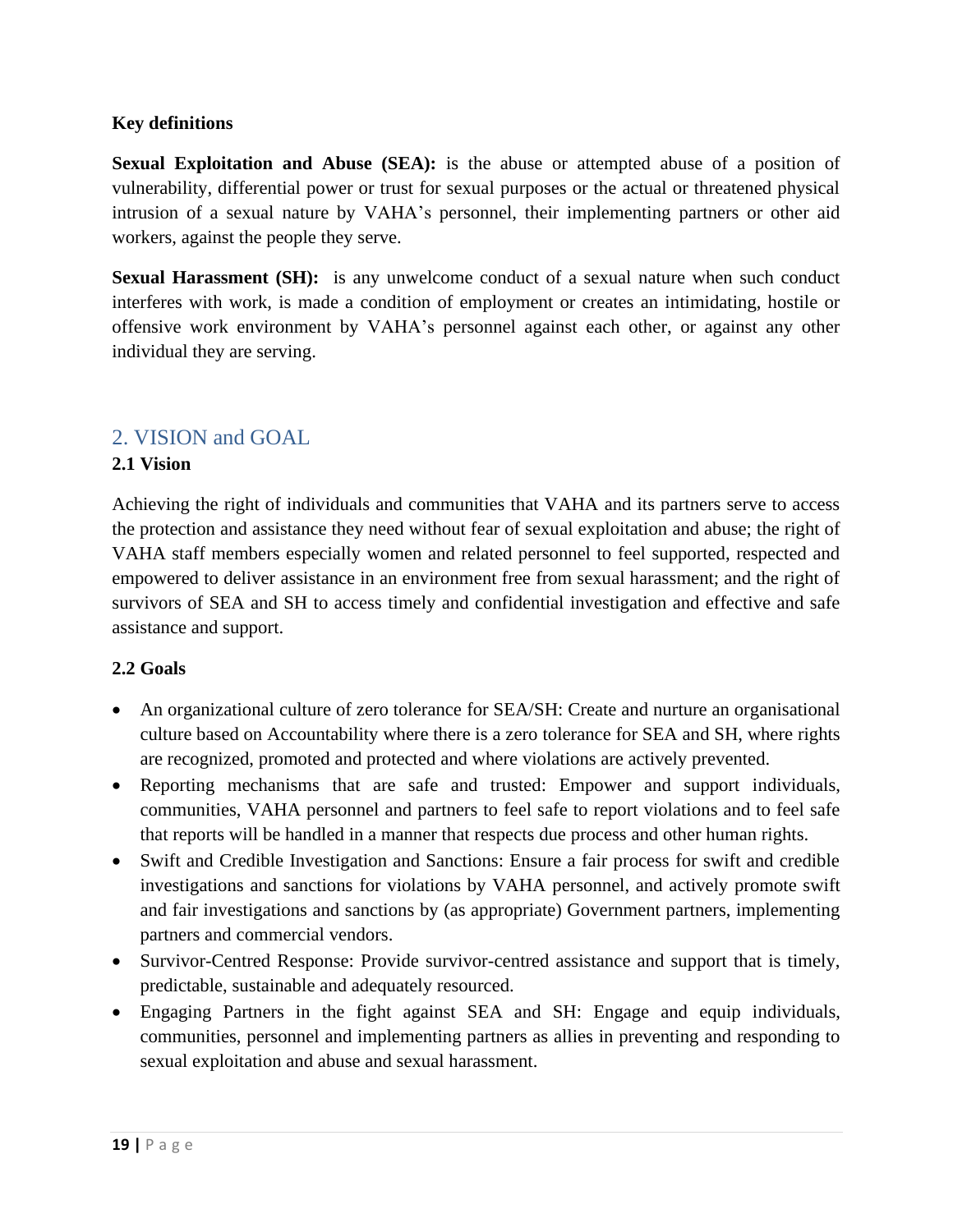#### **2.3. Guiding Principles**

The following principles underpin and inform VAHA's strategy:

- The children, women, men and communities that VAHA serves have the right to be treated with dignity and respect and to receive assistance without threat of exploitation and abuse;
- VAHA has zero tolerance for SEA and SH. As such, it has a responsibility to create and maintain an environment that prevents sexual exploitation and abuse and a responsibility to provide timely, confidential, and effective investigation, assistance and support to survivors;
- All VAHA personnel have the right to work in an environment free from sexual harassment;
- All VAHA personnel are expected to act with tolerance, sensitivity and respect for diversity. They have the obligation to ensure that they do not engage in, condone or tolerate behaviour that would constitute sexual harassment.

#### **2.4. Values**

VAHA's core values are central to how it prevents and responds to SEA and SH:

- **Care**: The children, women, men and communities that VAHA serves, and those who serve them, will be treated with care, sensitivity and dignity;
- **Respect**: All VAHA personnel are expected to act with respect and tolerance;
- **Integrity:** All VAHA personnel demonstrate integrity through honest, principled, fair, and ethical behaviour;
- Trust: VAHA and its personnel will demonstrate and inspire integrity, ability and confidence among communities, partners and between each other.
- **Accountability**: VAHA and its personnel have an obligation to account for organisational and personal behaviour and accept responsibility for their conduct in a transparent manner.

# <span id="page-19-0"></span>3. STRATEGIC FOCUS

# 3.1 **An Organisational Culture of zero tolerance built through Accountability, Prevention and Gender Equality**

#### **a) Accountability**

VAHA will use power responsibly by taking account of, giving account to, and being held to account by the people it seeks to assist. This accountability will drive all VAHA actions on SEA and SH and will operate on three levels:

• **Individual Accountability**: All VAHA personnel are accountable for regulating their conduct at all times in a manner befitting their status as national civil servants, including in their private lives when not at work. They are expected to support an organisational culture of care, respect, integrity, trust and accountability that deters violations.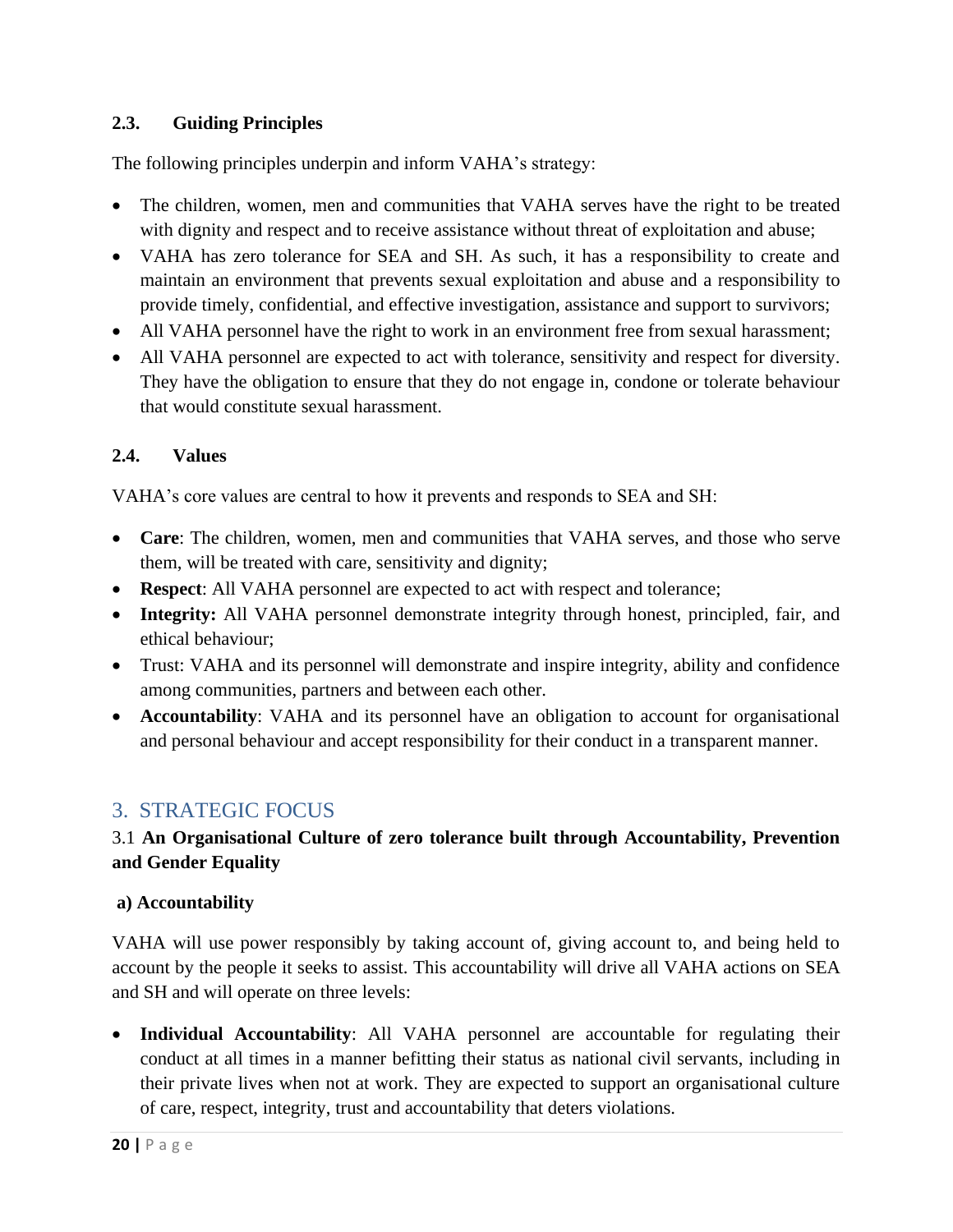- **Leadership Accountability**: The Executive Director together with Senior Management are accountable for setting the tone from the top and guiding the organisation in preventing and responding to SEA and SH in all contexts. They will prioritise the resourcing of programmes, teams and structures to enable effective prevention and response measures to be rolled out. They will lead in creating an organisational culture of zero tolerance based on care, respect, integrity, trust and accountability.
- **Organisational Accountability**: VAHA as an organisation is accountable to act on complaints – that is, to provide support to survivors; to conduct impartial and confidential investigations; to apply sanctions within the scope of VAHA's authority; to cooperate with national legal systems as appropriate so as to help secure fair recourse. While the accountability for violations by personnel of implementing partners rests with those entities, VAHA has an organisational accountability to work closely with partners to manage shared risks, address common challenges.

#### **b) Prevention and Deterrence**

VAHA will continue to strengthen an organisational culture of prevention and deterrence. This will start at the high-level leadership, where prevention is to be actively promoted through openness, where speaking up. As a measure to strengthen prevention, PSEA and SH will be included as core elements of the organisation's enterprise risk management approach. Every department will be required to identify SEA and SH risks and to define and implement mitigation measures as part of their risk management plans.

#### **c) Gender Equality**

Sexual exploitation and abuse and sexual harassment become possible when there are imbalances of power and opportunities for exploiting such imbalances. In many of the contexts where VAHA works, there is a deep imbalance of power based on gender - some are more likely to have control of resources, and others are more likely to be dependent on those for their access to resources and services. VAHA is firm on promoting gender equality across the organization's work including the gender dimensions of its programmatic results, as well as the steps to strengthen gender across change strategies and institutional systems and processes.

#### **3.2 Reporting Mechanisms that are Safe and Trusted**

Recognising that reporting procedures in cases of SEA and SH are very different, VAHA will create an environment where, in both situations, individuals, communities, VAHA personnel and partners feel safe to report violations and trust that immediate and decisive action will be taken against perpetrators. In cases of SEA, complaint mechanisms will be safe, gender-sensitive, and appropriate to the context. They will be developed in consultation with affected communities, particularly those most vulnerable, and linked to services for survivors. A SEA risk assessment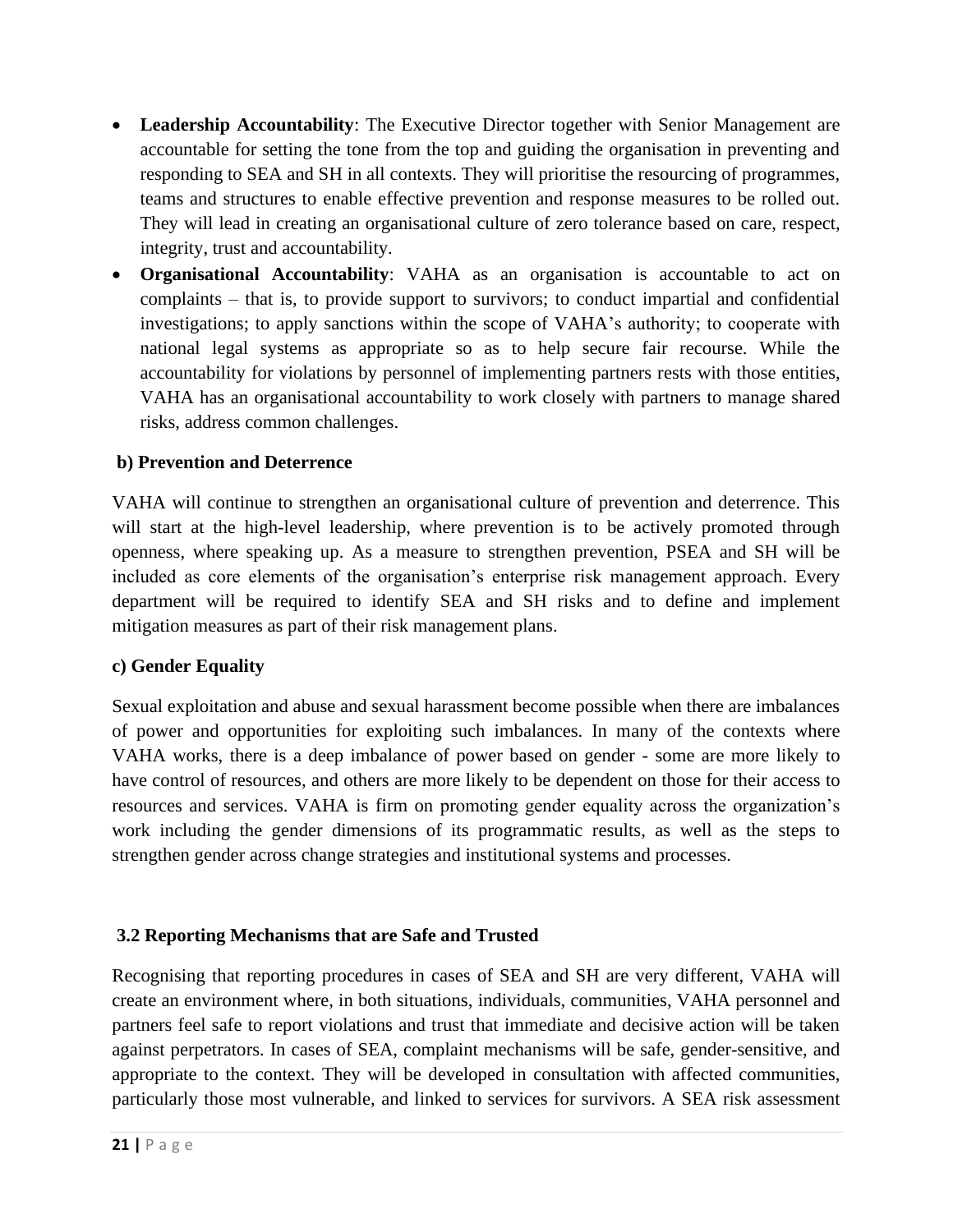and a contextualized needs assessment will inform the development of new complaint channels and reinforce existing channels.

Confidentiality interests and the interests of survivors will be considered before and during all cases. Anonymous complaints will be accepted through multiple channels.

# **3.3. Investigations and Sanctions that are Swift and Credible**

VAHA's investigation function will be strengthened to ensure timely, impartial, independent and fair investigations for SEA and SH. VAHA will take all measures to build trust for its investigation function, including, where appropriate, engaging independent third-parties with experience in the global workplace to receive reports of sexual harassment through channels appropriate for various locations and to conduct investigations within the framework and authority of VAHA's overall investigative function.

Perpetrators will be held accountable for their actions. VAHA will take appropriate action against those who choose not to respect our standards of conduct, including the systematic use of sanctions as a means of addressing impunity. The Executive Director will engage with other heads of Agencies and with the national Coordinator in a collective effort to strengthen sanctions with due respect to feasibility, legality, due process rights of alleged perpetrators, and effectiveness of such sanctions. Communication and awareness raising among partners and VAHA personnel on the consequences of violations will be integrated into internal and external communication strategies as a key deterrent measure.

# **3.4 A Quality Response that is Survivor-Centered**

VAHA is committed to ensuring every child and adult survivor of SEA and SH has access to quality, survivor-centered assistance and support in line with their needs, including medical care, psychosocial support, legal assistance, and reintegration support.

For SEA, VAHA will work with national legal institutions and contribute to guiding the consistent delivery of this assistance. VAHA supports the role of Victims' Rights Advocates to promote and ensure the rights of victims of SEA committed under the VAHA banner, and advocate for a victim-centered approach across the national systems. VAHA will continue to work with other stakeholders for transparency and accountability, including legal recourse for SEA. For SH, VAHA is equally committed to providing comprehensive support and assistance to staff who experience sexual harassment including confidential ethical advice and guidance; protection from retaliation; counselling; mediation or alternative dispute resolution; medical services; and security support.

### **3.5 Engaging Partners in the fight against SEA and SH**

Individuals, communities, staff and partners, including government partners, will be engaged more directly and better equipped as allies in prevention & response. For PSEA, community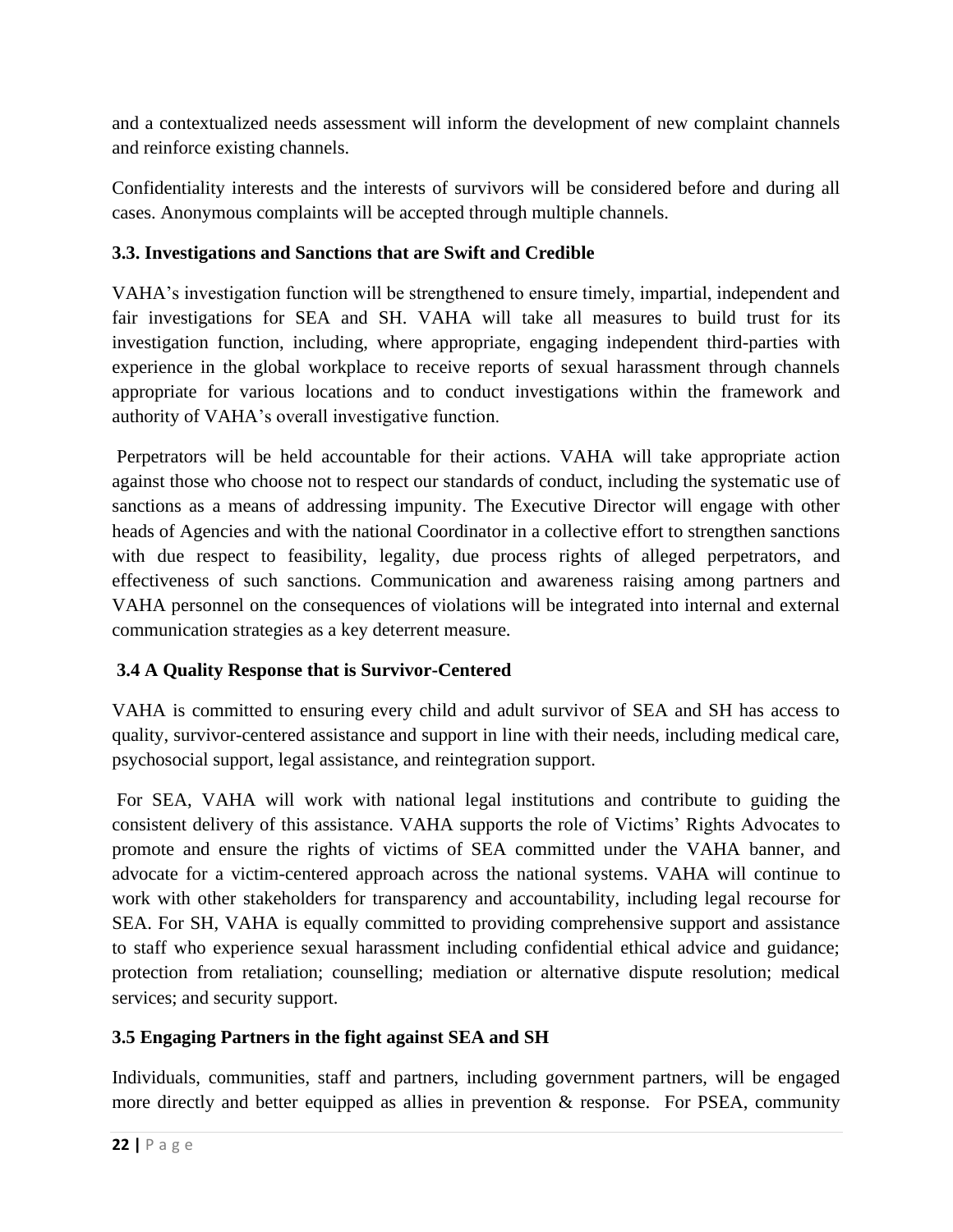outreach, consultation, mobilization and awareness raising in communities that receive VAHA's assistance, particularly in high-risk environments, will be integrated into existing community consultation approaches as a trust building and prevention measure. This includes the sharing of PSEA principles and codes of conduct (including what will be done in response to any complaint) in accessible formats (simplified texts, picture messages, audio recordings, graphics or videos) and languages and dissemination through multiple channels.

# <span id="page-22-0"></span>4. OPERATIONALISATION

### **4.1 Leaders as Champions**

VAHA leadership, from the Executive Director through Senior Management at headquarters, regions, will be equipped to champion prevention, an organisational culture of trust, and workplace practices that reinforce individual and organisational accountability. Leadership and management practices in VAHA will be grounded in the code of conduct.

# **4.2 Internal and External Coordination and Collaboration**

Successful implementation of the Strategy relies on strong coordination and cooperation at various levels:

- i) across all parts of VAHA in all locations;
- ii) between VAHA and other organizations;

iii) in the field between communities.

### **4.3 Communication**

Clear, timely and open communication is a key enabler of this strategy. A dedicated and tailored internal and external communication strategy will frame communication efforts. The strategy will take account of the various contexts in which VAHA operates.

### **4.4 Normative and Regulatory instruments**

VAHA will establish clear and accessible normative and regulatory instruments that will guide the operationalization of this policy. These will include a coherent and complementary set of roles and procedures; an accountability framework that sets out roles and responsibilities at every level; a monitoring and evaluation framework with tangible benchmarks for measuring progress on implementation of the strategy; and a resourcing and capacity building strategy without which progress will not be possible.